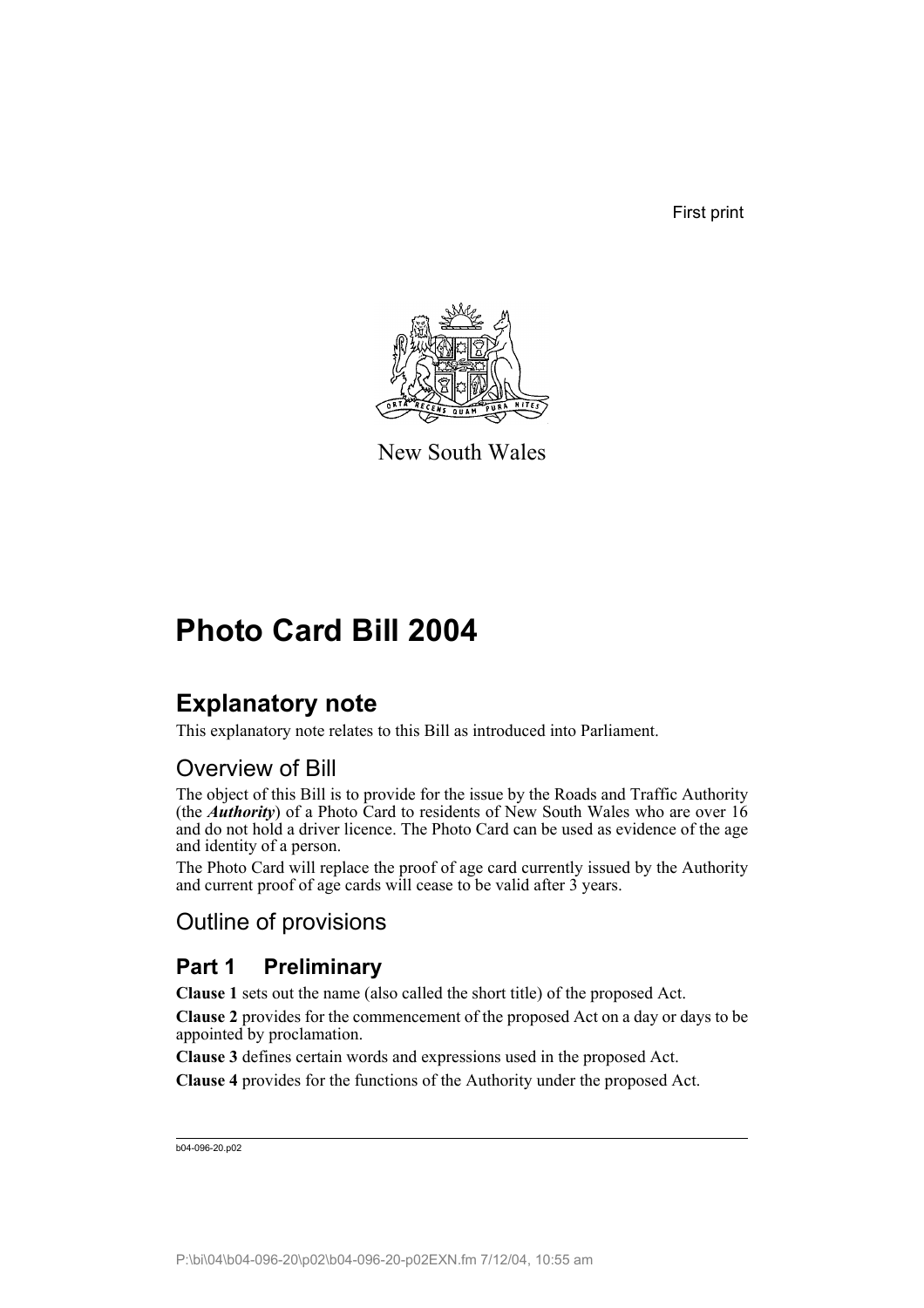Explanatory note

# **Part 2 Issue of Photo Card**

**Clause 5** authorises the Authority to issue Photo Cards on payment of a fee prescribed by the regulations.

**Clause 6** sets out the criteria for eligibility for a Photo Card.

**Clause 7** sets out the grounds on which the issue of a Photo Card must or may be refused.

**Clause 8** provides for the form and manner in which an application for a Photo Card is to be made and for the information to be provided in support of an application.

**Clause 9** requires an applicant for a Photo Card to provide a photograph and sets out the ways in which the photograph can be provided.

**Clause 10** authorises the inclusion on a Photo Card of such other identity verification information as the Authority may determine.

**Clause 11** provides for the return and cancellation of Photo Cards on certain grounds.

**Clause 12** requires the damage, theft, loss or destruction of a Photo Card to be notified to the Authority.

**Clause 13** provides for the review by the Administrative Decisions Tribunal of decisions of the Authority to refuse to issue or to cancel a Photo Card.

# **Part 3 Photo Card Register**

**Clause 14** requires the Authority to maintain a Photo Card Register.

**Clause 15** imposes obligations on the Authority to ensure the security of information on the Register.

**Clause 16** provides the Authority with powers designed to protect the integrity of information on the Register.

# **Part 4 Security arrangements for photographs**

**Clause 17** provides that the Part applies to photographs taken or provided in relation to applications for the issue of a Photo Card.

**Clause 18** sets out the only purposes for which photographs to which the Part applies can be kept and used.

**Clause 19** imposes restrictions on the release of photographs to which the Part applies.

# **Part 5 Prevention of fraud**

**Clause 20** creates offences of obtaining or attempting to obtain a Photo Card by a false statement, misrepresentation or other dishonest means, and possession of a Photo Card so obtained.

Explanatory note page 2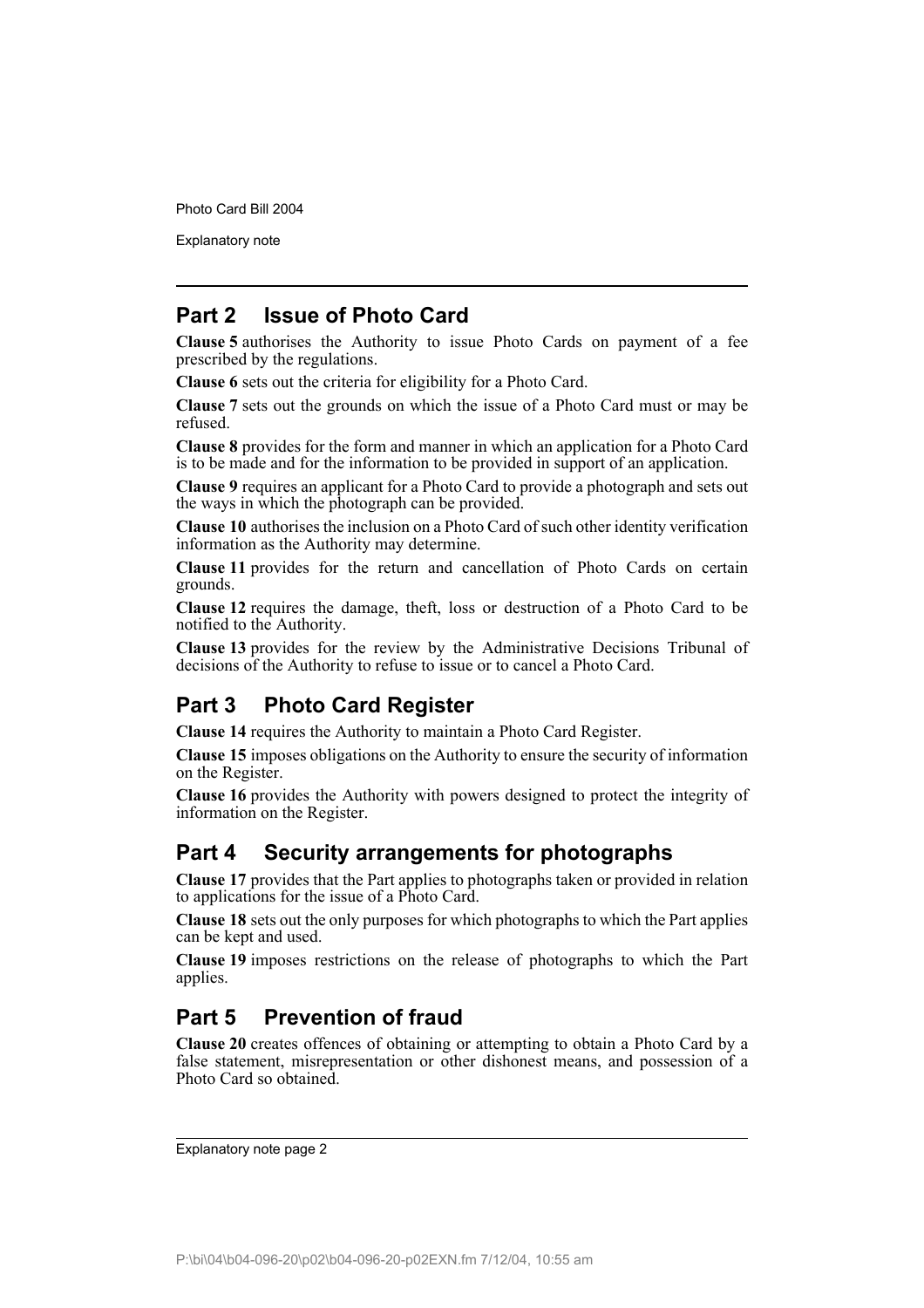Explanatory note

**Clause 21** creates the offence of unlawful possession of a Photo Card.

**Clause 22** creates the offence of manufacturing false Photo Cards.

**Clause 23** creates offences concerned with giving or lending a Photo Card to another person.

**Clause 24** creates offences concerned with improper use of a Photo Card.

**Clause 25** creates offences of altering or tampering with a Photo Card.

**Clause 26** creates the offence of unauthorised reproduction of a Photo Card photograph.

**Clause 27** authorises the making of regulations for or with respect to the expiration of Photo Cards.

# **Part 6 Enforcement**

**Clause 28** provides for an authorised officer to direct a person in possession of a Photo Card to produce it to the officer on suspicion of various irregularities.

**Clause 29** authorises the seizure of a Photo Card on various grounds.

# **Part 7 Miscellaneous**

**Clause 30** creates the offence of making an unauthorised demand for production of a Photo Card.

**Clause 31** authorises the Authority to delegate functions under the proposed Act.

**Clause 32** gives protection against liability in connection with the exercise of functions under the proposed Act.

**Clause 33** provides for the recovery of unpaid fees and charges.

**Clause 34** provides for the issue of penalty notices for offences under the proposed Act.

**Clause 35** provides for the manner of taking proceedings for offences.

**Clause 36** is a general regulation-making power.

**Clause 37** gives effect to the Schedule of savings, transitional and other provisions.

**Clause 38** gives effect to the Schedule of consequential amendments to other Acts.

**Clause 39** requires the Minister to review the operation of the proposed Act in 5 years.

# **Schedule 1 Savings, transitional and other provisions**

Schedule 1 contains a savings and transitional regulation-making power.

Explanatory note page 3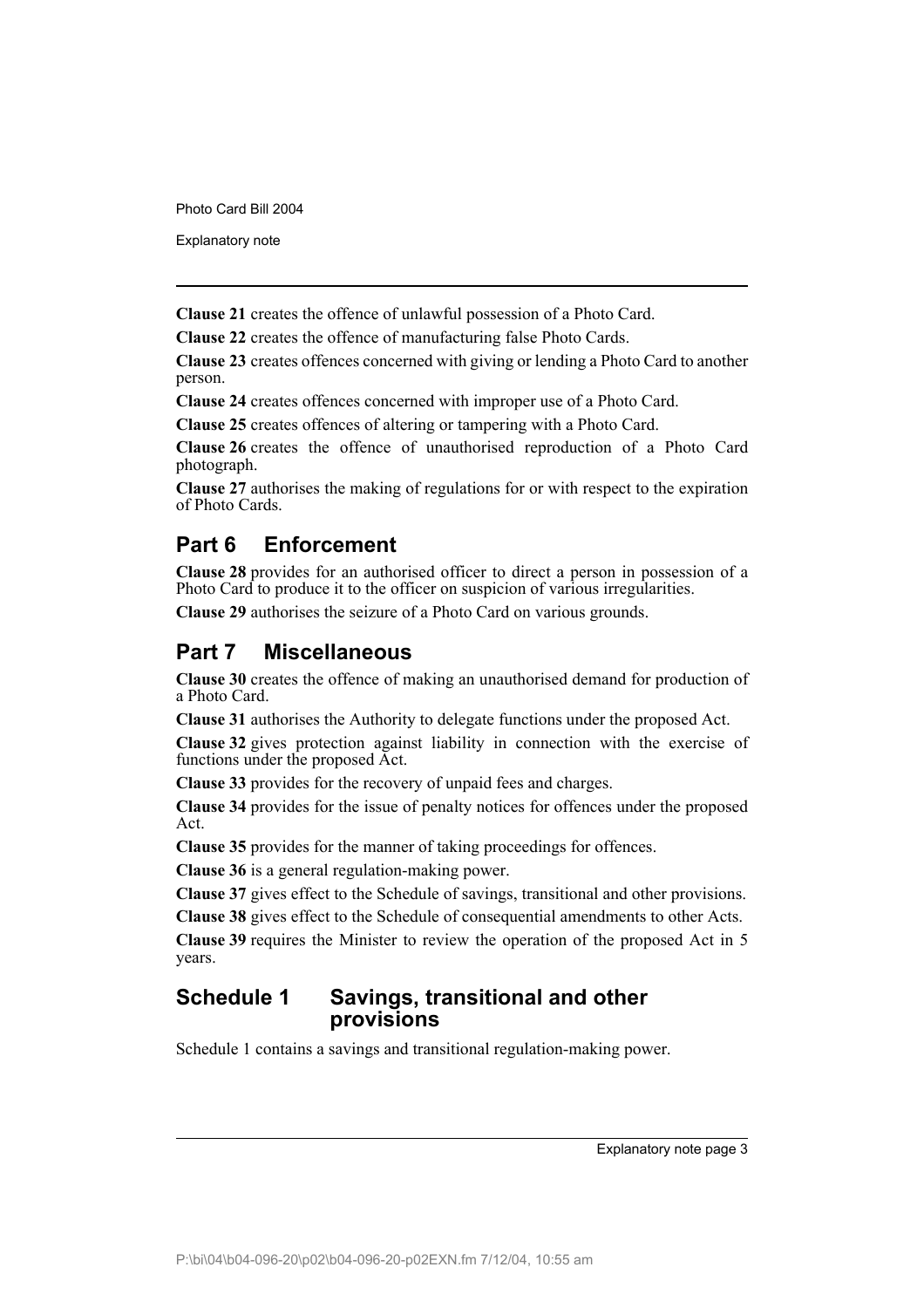Explanatory note

# **Schedule 2 Amendment of Acts**

Schedule 2 contains amendments:

- (a) to the *Fines Act 1996* to make a consequential amendment to the list of provisions of Acts that provide for the issue of penalty notices for offences, and
- (b) to the *Licensing and Registration (Uniform Procedures) Act 2002* to authorise the keeping, use and release of photographs taken under that Act for the various purposes for which Photo Card photographs may be kept, used and released and for which driver licence photographs may be kept, used and released under the *Road Transport (Driver Licensing) Act 1998* and to remove a provision that provides for an applicant to have a choice as to how a photograph is to be provided, and
- (c) to the *Liquor Act 1982* to provide for the replacement of the current proof of age card with the new Photo Card and for existing proof of age cards to remain valid only for a further 3 years, and
- (d) to the *Road Transport (Driver Licensing) Act 1998* to authorise the keeping, use and release of photographs taken under that Act for the various purposes for which Photo Card photographs may be kept, used and released and for which photographs taken under the *Licensing and Registration (Uniform Procedures) Act 2002* may be kept, used and released, and to make amendments consequential on the replacement of the proof of age card with the Photo Card.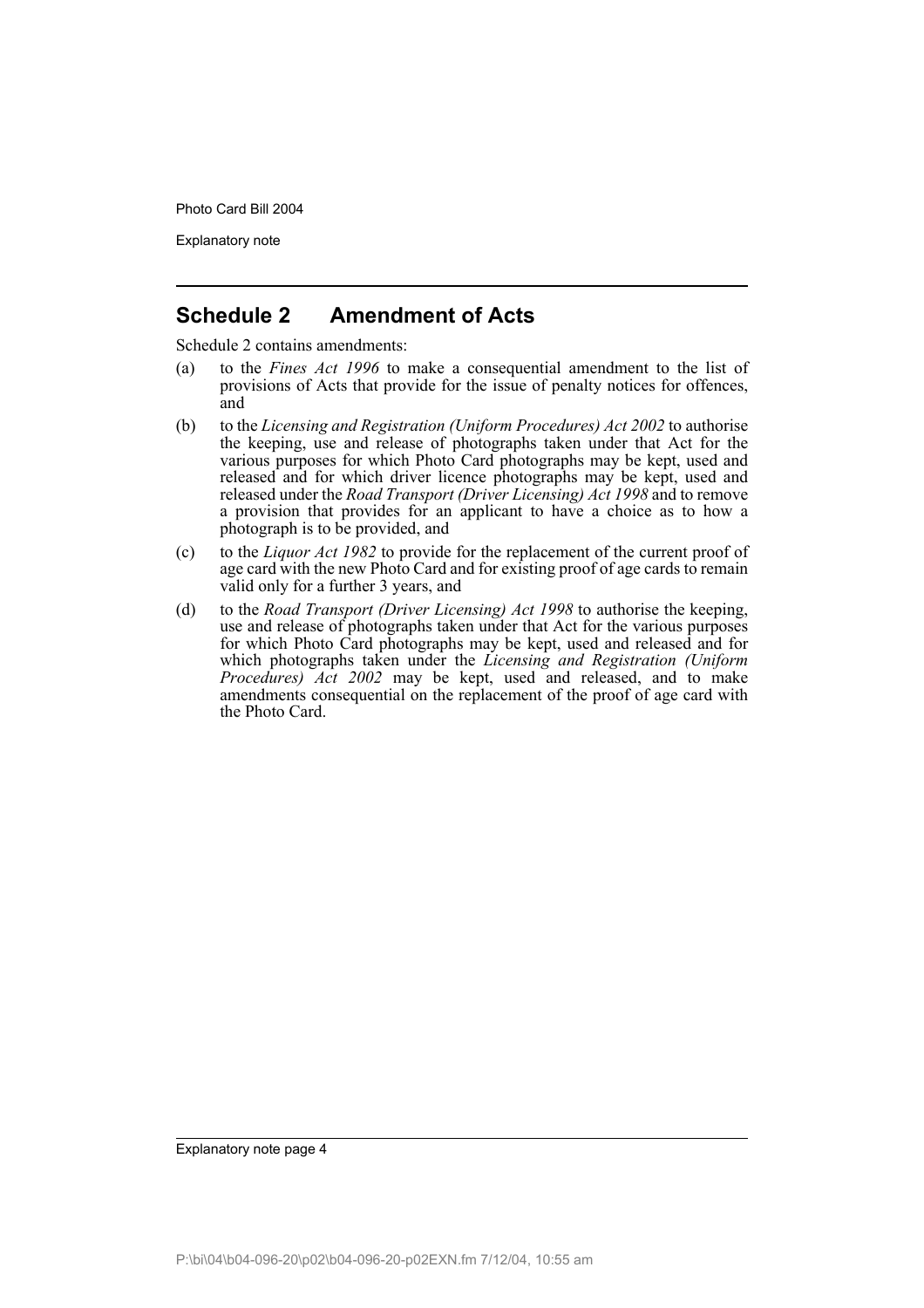First print



New South Wales

# **Photo Card Bill 2004**

# **Contents**

|        |    |                                                                       | Page |
|--------|----|-----------------------------------------------------------------------|------|
| Part 1 |    | <b>Preliminary</b>                                                    |      |
|        | 1  | Name of Act                                                           | 2    |
|        | 2  | Commencement                                                          | 2    |
|        | 3  | Definitions                                                           | 2    |
|        | 4  | <b>Functions of the Authority</b>                                     | 2    |
| Part 2 |    | <b>Issue of Photo Card</b>                                            |      |
|        | 5  | Photo Card to be issued by Authority                                  | 3    |
|        | 6  | <b>Eligibility for Photo Card</b>                                     | 3    |
|        |    | Grounds for refusal to issue Photo Card                               | 3    |
|        | 8  | Application for Photo Card                                            | 4    |
|        | 9  | Photograph to be provided                                             | 4    |
|        | 10 | Inclusion of other identity verification information on<br>Photo Card | 4    |
|        | 11 | Cancellation of Photo Card                                            | 5    |
|        |    |                                                                       |      |

b04-096-20.p02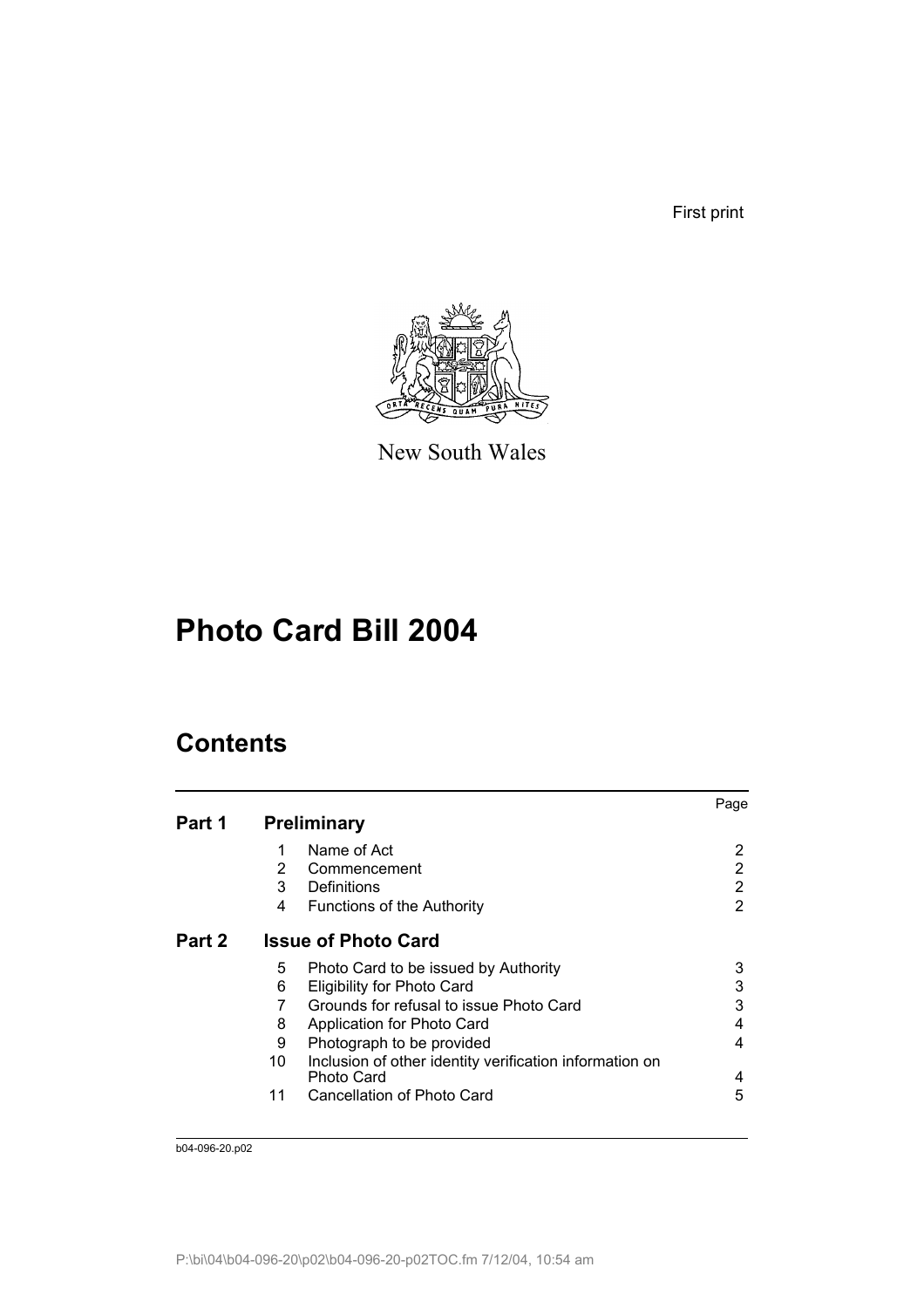**Contents** 

|                   |                 |                                                     | Page |
|-------------------|-----------------|-----------------------------------------------------|------|
|                   | 12 <sup>°</sup> | Damaged, lost, stolen or destroyed Photo Cards      | 5    |
|                   | 13              | Review of decision to refuse or cancel Photo Card   | 5    |
| Part 3            |                 | <b>Photo Card Register</b>                          |      |
|                   | 14              | Keeping the Register                                | 6    |
|                   | 15              | Security of information on Register                 | 6    |
|                   | 16              | Verification of information on Register             | 7    |
| Part 4            |                 | Security arrangements for photographs               |      |
|                   | 17              | Photographs to which this Part applies              | 8    |
|                   | 18              | Purposes for which photographs may be kept and used | 8    |
|                   | 19              | Release of photographs prohibited                   | 8    |
| Part 5            |                 | <b>Prevention of fraud</b>                          |      |
|                   | 20              | Obtaining Photo Card by false statements            | 10   |
|                   | 21              | Unlawful possession of Photo Card                   | 10   |
|                   | 22              | Manufacturing false Photo Cards                     | 10   |
|                   | 23              | Giving or lending Photo Card                        | 11   |
|                   | 24              | Improper use of Photo Card                          | 11   |
|                   | 25              | Altering or tampering with Photo Card               | 11   |
|                   | 26              | Unauthorised reproduction of photographs            | 12   |
|                   | 27              | <b>Expired Photo Cards</b>                          | 12   |
| Part 6            |                 | <b>Enforcement</b>                                  |      |
|                   | 28              | Requirement to produce Photo Card                   | 13   |
|                   | 29              | Seizure of Photo Card                               | 13   |
| Part 7            |                 | <b>Miscellaneous</b>                                |      |
|                   | 30              | Unauthorised demand for production of Photo Card    | 15   |
|                   | 31              | Delegation by Authority                             | 15   |
|                   | 32              | Protection from liability                           | 15   |
|                   | 33              | Unpaid fees and charges                             | 16   |
|                   | 34              | Penalty notices                                     | 16   |
|                   | 35              | Nature of proceedings for offences                  | 16   |
|                   | 36              | Regulations                                         | 17   |
|                   | 37              | Savings, transitional and other provisions          | 17   |
|                   | 38              | <b>Amendment of Acts</b>                            | 17   |
|                   | 39              | Review of Act                                       | 17   |
| <b>Schedule 1</b> |                 | Savings, transitional and other provisions          | 18   |
| <b>Schedule 2</b> |                 | <b>Amendment of Acts</b>                            | 19   |

Contents page 2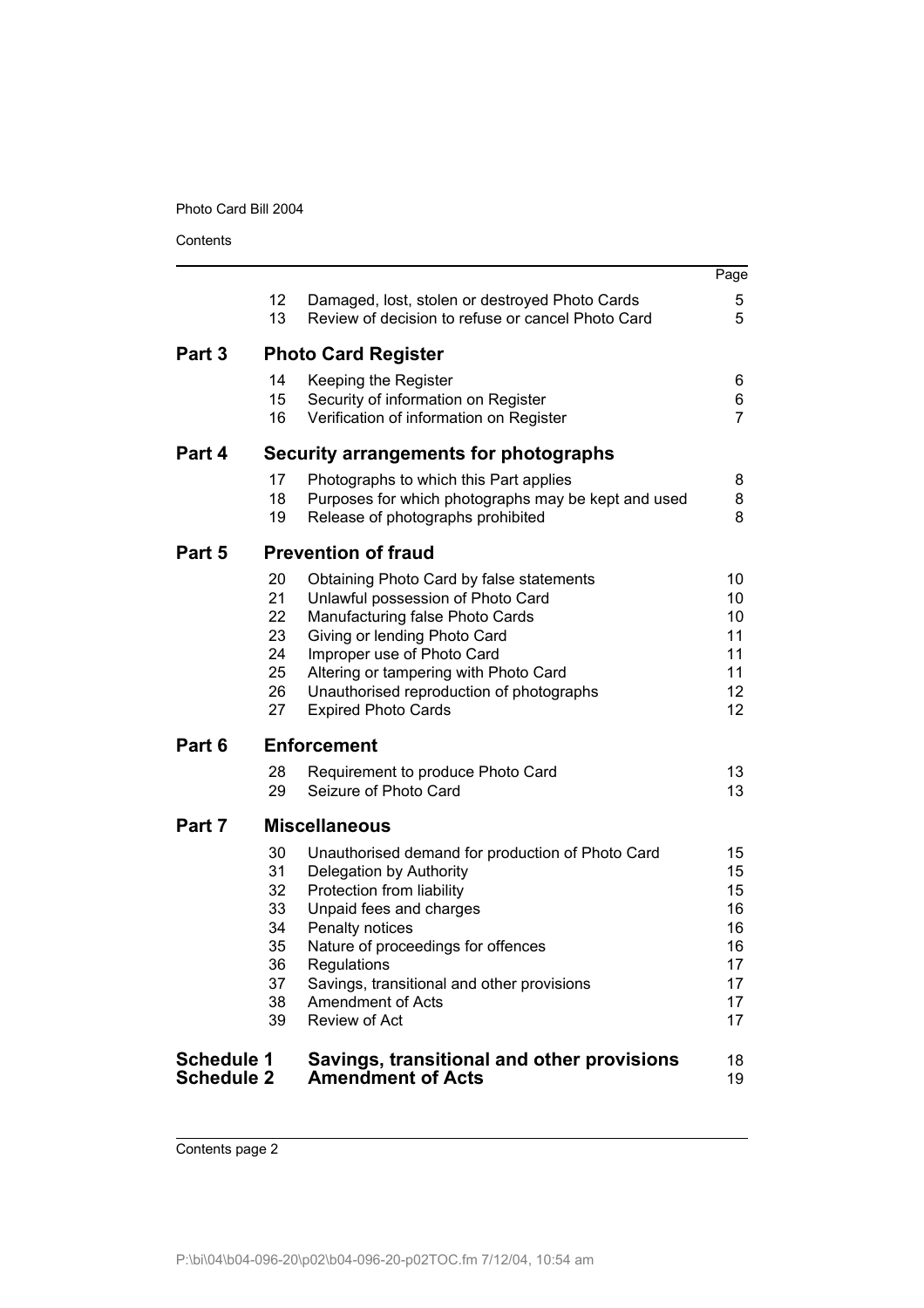

New South Wales

# **Photo Card Bill 2004**

No , 2004

# **A Bill for**

An Act to make provision for the issue of the New South Wales Photo Card; and for other purposes.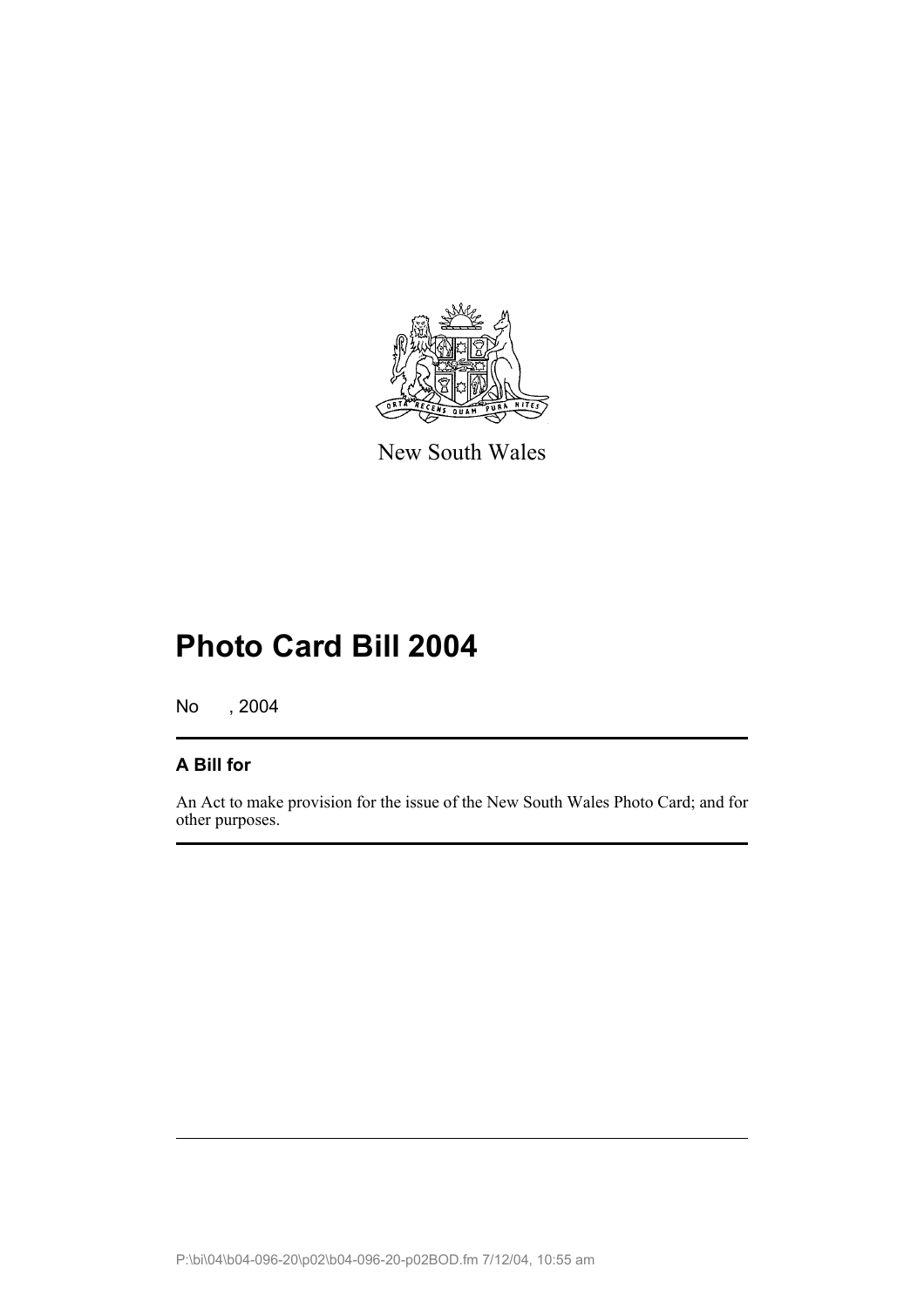Clause 1 Photo Card Bill 2004

Part 1 Preliminary

<span id="page-7-4"></span><span id="page-7-3"></span><span id="page-7-2"></span><span id="page-7-1"></span><span id="page-7-0"></span>

|              |        |                    | The Legislature of New South Wales enacts:                                                                                                                                                                 | $\mathbf{1}$   |
|--------------|--------|--------------------|------------------------------------------------------------------------------------------------------------------------------------------------------------------------------------------------------------|----------------|
|              | Part 1 |                    | <b>Preliminary</b>                                                                                                                                                                                         | $\overline{2}$ |
| 1            |        | <b>Name of Act</b> |                                                                                                                                                                                                            | 3              |
|              |        |                    | This Act is the <i>Photo Card Act 2004</i> .                                                                                                                                                               | $\overline{4}$ |
| $\mathbf{2}$ |        |                    | <b>Commencement</b>                                                                                                                                                                                        | 5              |
|              |        |                    | This Act commences on a day or days to be appointed by proclamation.                                                                                                                                       | 6              |
| 3            |        | <b>Definitions</b> |                                                                                                                                                                                                            | 7              |
|              | (1)    |                    | In this Act:<br><i>authorised officer means:</i>                                                                                                                                                           | 8<br>9         |
|              |        | (a)                | a police officer, or                                                                                                                                                                                       | 10             |
|              |        | (b)                | a person who is appointed for the time being by the Authority as<br>an authorised officer for the purposes of the provision in which<br>the expression is used, or                                         | 11<br>12<br>13 |
|              |        | (c)                | a person (or a person belonging to a class or description of<br>persons) prescribed by the regulations.                                                                                                    | 14<br>15       |
|              |        |                    | <b>Authority</b> means the Roads and Traffic Authority.                                                                                                                                                    | 16             |
|              |        | Act.               | <b>Photo Card</b> means a New South Wales Photo Card issued under this                                                                                                                                     | 17<br>18       |
|              |        |                    | <i>photograph</i> includes a digitised, electronic or computer generated<br>image, and electronic data and other information used to create or<br>generate a photograph.                                   | 19<br>20<br>21 |
|              |        |                    | <b>Register</b> means the Photo Card Register maintained by the Authority<br>under this Act.                                                                                                               | 22<br>23       |
|              | (2)    |                    | Notes included in this Act do not form part of this Act.                                                                                                                                                   | 24             |
| 4            |        |                    | <b>Functions of the Authority</b>                                                                                                                                                                          | 25             |
|              |        |                    | The Authority has the function of administering the scheme established<br>by this Act for the New South Wales Photo Card and has such other<br>functions as are conferred or imposed by or under this Act. | 26<br>27<br>28 |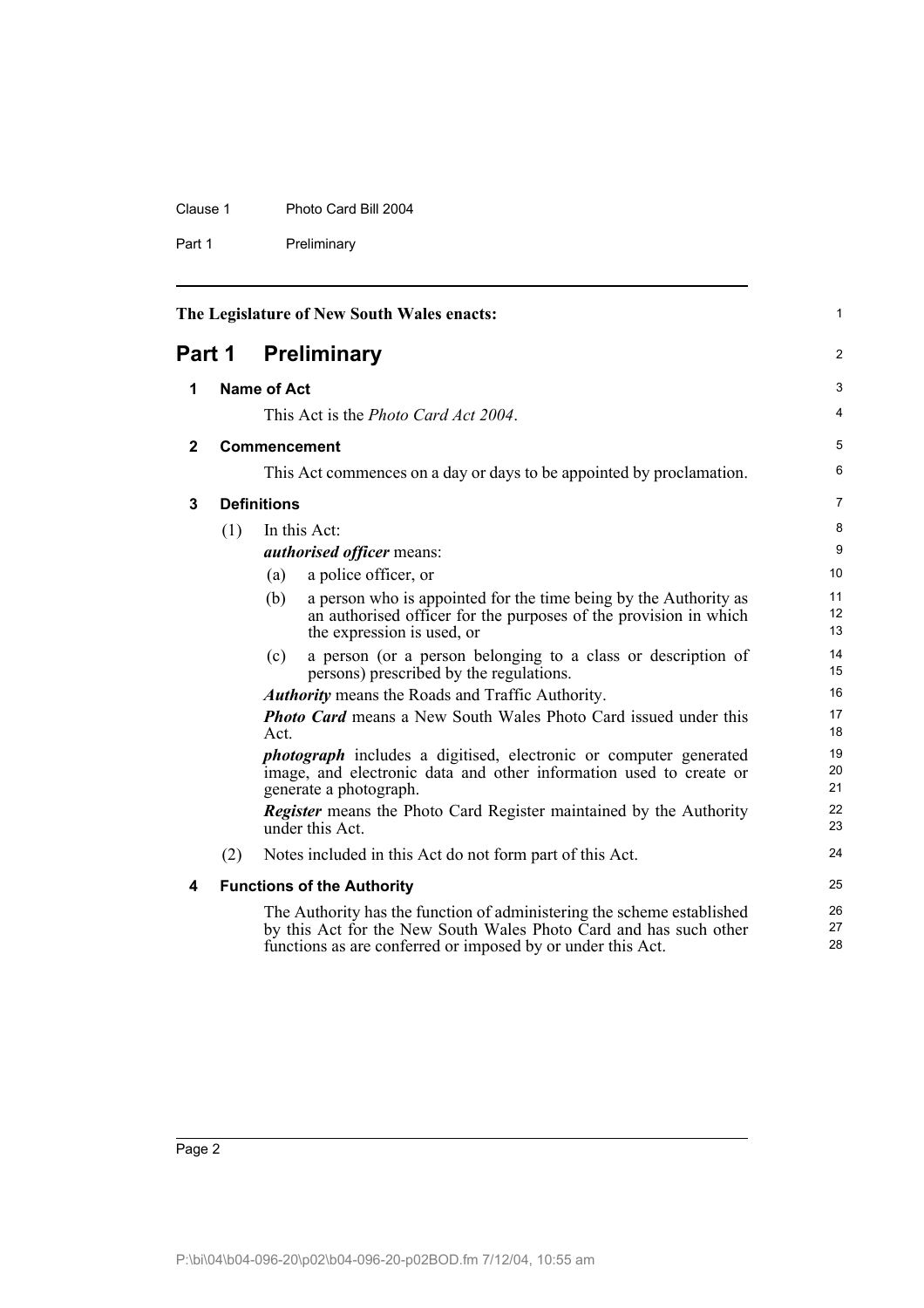| Photo Card Bill 2004 | Clause 5 |
|----------------------|----------|
| Issue of Photo Card  | Part 2   |

<span id="page-8-2"></span><span id="page-8-1"></span><span id="page-8-0"></span>

| Part 2 |     | <b>Issue of Photo Card</b>                                                                                                                                                                                                                                                                                                       | $\mathbf{1}$               |
|--------|-----|----------------------------------------------------------------------------------------------------------------------------------------------------------------------------------------------------------------------------------------------------------------------------------------------------------------------------------|----------------------------|
| 5      |     | Photo Card to be issued by Authority                                                                                                                                                                                                                                                                                             | $\overline{2}$             |
|        | (1) | The Authority is to issue the New South Wales Photo Card as provided<br>by this Act.                                                                                                                                                                                                                                             | 3<br>4                     |
|        | (2) | A Photo Card is to be in such form as the Authority determines.                                                                                                                                                                                                                                                                  | 5                          |
|        | (3) | The Authority may charge a fee prescribed by the regulations for the<br>issue of a Photo Card.                                                                                                                                                                                                                                   | 6<br>$\overline{7}$        |
|        | (4) | A Photo Card is valid for the period for which it is issued, as determined<br>by the Authority and specified on the Photo Card.                                                                                                                                                                                                  | 8<br>9                     |
|        | (5) | A Photo Card is and remains the property of the Authority.                                                                                                                                                                                                                                                                       | 10                         |
| 6      |     | <b>Eligibility for Photo Card</b>                                                                                                                                                                                                                                                                                                | 11                         |
|        | (1) | A person is eligible for the issue of a Photo Card only if the Authority<br>is satisfied that the person:                                                                                                                                                                                                                        | 12<br>13                   |
|        |     | is ordinarily resident in this State, and<br>(a)                                                                                                                                                                                                                                                                                 | 14                         |
|        |     | (b)<br>is at least 16 years of age, and                                                                                                                                                                                                                                                                                          | 15                         |
|        |     | is not the holder of a driver licence under the Road Transport<br>(c)<br>(Driver Licensing) Act 1998, and                                                                                                                                                                                                                        | 16<br>17                   |
|        |     | satisfies such other eligibility criteria as may be prescribed by the<br>(d)<br>regulations.                                                                                                                                                                                                                                     | 18<br>19                   |
|        | (2) | If a person has lost custody of his or her driver licence (other than by<br>reason of the licence being lost, stolen or destroyed), the person is<br>regarded as not being the holder of a driver licence for the purposes of<br>this section.                                                                                   | 20<br>21<br>22<br>23       |
|        |     | Note. For example, the person's driver licence may have been suspended and<br>surrendered under section 33 or 34 of the Road Transport (General) Act 1999.                                                                                                                                                                       | 24<br>25                   |
|        | (3) | A regulation for the purposes of subsection $(1)$ $(d)$ is not to be made<br>except on the recommendation of the Minister made after consultation<br>with the Attorney General.                                                                                                                                                  | 26<br>27<br>28             |
| 7      |     | <b>Grounds for refusal to issue Photo Card</b>                                                                                                                                                                                                                                                                                   | 29                         |
|        | (1) | The Authority must refuse to issue a Photo Card to a person if the person<br>is not eligible for the issue of a Photo Card.                                                                                                                                                                                                      | 30<br>31                   |
|        | (2) | The Authority may refuse to issue a Photo Card to a person if the<br>Authority is of the opinion that the person is not a fit and proper person<br>to be in possession of a Photo Card because the person has been<br>convicted of (or found guilty of or a guilty plea has been accepted for)<br>any of the following offences: | 32<br>33<br>34<br>35<br>36 |

Page 3

<span id="page-8-3"></span>any of the following offences: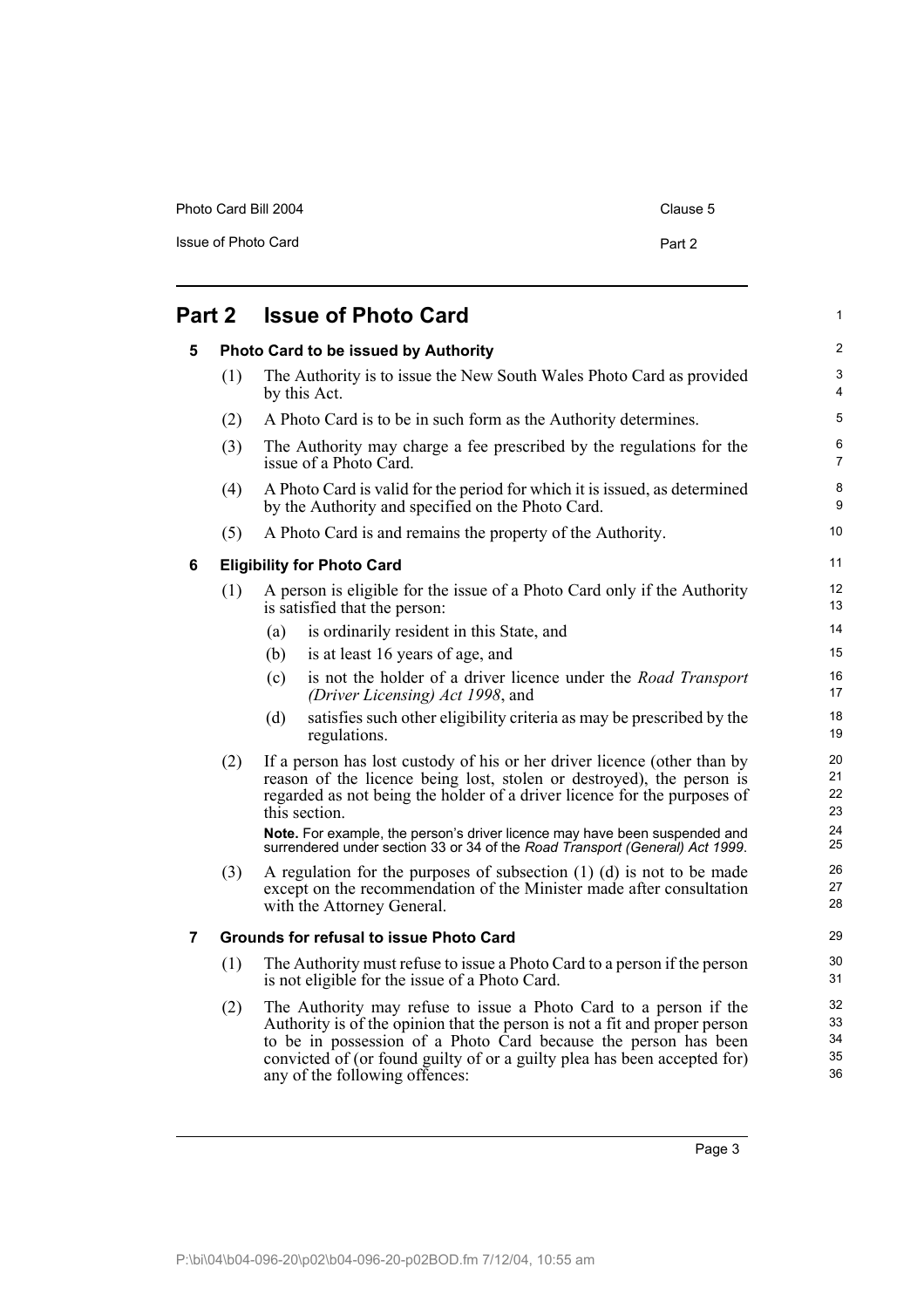#### Clause 8 Photo Card Bill 2004

Part 2 **Issue of Photo Card** 

<span id="page-9-2"></span><span id="page-9-1"></span><span id="page-9-0"></span>

|    |     | (a) | an offence under this Act,                                                                                                                                                                                                                                                                                                                | $\mathbf{1}$               |
|----|-----|-----|-------------------------------------------------------------------------------------------------------------------------------------------------------------------------------------------------------------------------------------------------------------------------------------------------------------------------------------------|----------------------------|
|    |     | (b) | an offence involving fraud or dishonesty,                                                                                                                                                                                                                                                                                                 | $\overline{c}$             |
|    |     | (c) | an offence prescribed by the regulations.                                                                                                                                                                                                                                                                                                 | 3                          |
|    | (3) |     | The Authority may refuse to issue a Photo Card on such other grounds<br>as may be prescribed by the regulations.                                                                                                                                                                                                                          | 4<br>5                     |
|    | (4) |     | A regulation for the purposes of subsection $(2)$ $(c)$ or $(3)$ is not to be<br>made except on the recommendation of the Minister made after<br>consultation with the Attorney General.                                                                                                                                                  | 6<br>7<br>8                |
| 8  |     |     | <b>Application for Photo Card</b>                                                                                                                                                                                                                                                                                                         | 9                          |
|    |     |     | An application for the issue of a Photo Card is to be made to the<br>Authority in the form and manner required by the Authority and<br>supported by such information as the Authority may reasonably require<br>to establish or verify the eligibility, identity and residential address of<br>the applicant.                             | 10<br>11<br>12<br>13<br>14 |
| 9  |     |     | Photograph to be provided                                                                                                                                                                                                                                                                                                                 | 15                         |
|    | (1) |     | An applicant for a Photo Card must provide a photograph of the<br>applicant that is suitable for use on the Photo Card.                                                                                                                                                                                                                   | 16<br>17                   |
|    | (2) |     | The applicant can provide the photograph only:                                                                                                                                                                                                                                                                                            | 18                         |
|    |     | (a) | by authorising the Authority to use any existing database<br>photograph of the applicant that the Authority determines to be<br>suitable for use on a Photo Card to be issued to the applicant, or                                                                                                                                        | 19<br>20<br>21             |
|    |     | (b) | if the Authority determines that there is no existing database<br>photograph of the applicant that is suitable, by having his or her<br>photograph taken by the Authority in accordance with<br>arrangements made by the Authority for the purpose.                                                                                       | 22<br>23<br>24<br>25       |
|    | (3) |     | In this section:                                                                                                                                                                                                                                                                                                                          | 26                         |
|    |     |     | existing database photograph means a photograph of the applicant<br>taken and kept by the Authority in the exercise of any function under<br>this Act, the Road Transport (Driver Licensing) Act 1998, the Licensing<br>and Registration (Uniform Procedures) Act 2002 or any other Act.                                                  | 27<br>28<br>29<br>30       |
| 10 |     |     | Inclusion of other identity verification information on Photo Card                                                                                                                                                                                                                                                                        | 31                         |
|    | (1) |     | The Authority may include on or otherwise as part of a Photo Card any<br>identifying information about the person to whom the Photo Card is to<br>be issued (in addition to a photograph of the person) that the Authority<br>considers necessary or useful for verifying the identity of the person to<br>whom the Photo Card is issued. | 32<br>33<br>34<br>35<br>36 |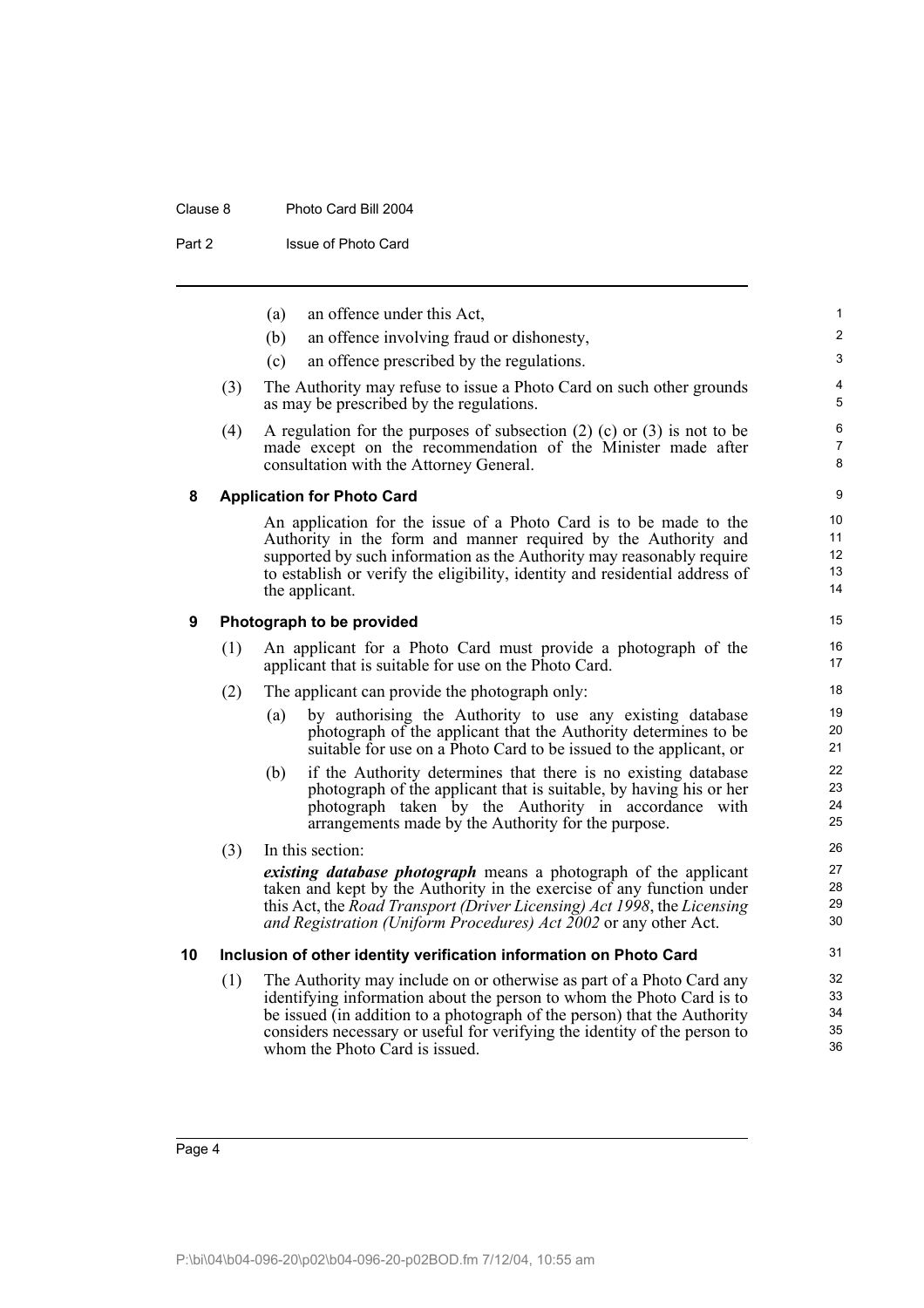<span id="page-10-0"></span>

|    | (2) | An applicant for a Photo Card must provide, in the manner determined<br>by the Authority, any information that the Authority decides to include<br>under this section                                                                                                |
|----|-----|----------------------------------------------------------------------------------------------------------------------------------------------------------------------------------------------------------------------------------------------------------------------|
| 11 |     | <b>Cancellation of Photo Card</b>                                                                                                                                                                                                                                    |
|    | (1) | The Authority may cancel a Photo Card issued to a person by notice in<br>writing to the person on any of the following grounds:                                                                                                                                      |
|    |     | the person is not eligible for the issue of a Photo Card,<br>(a)                                                                                                                                                                                                     |
|    |     | the Photo Card was issued in error,<br>(b)                                                                                                                                                                                                                           |
|    |     | (c)<br>the photograph on the Photo Card is no longer a true likeness of<br>the person,                                                                                                                                                                               |
|    |     | (d)<br>the Photo Card is incorrect in any respect,                                                                                                                                                                                                                   |
|    |     | such other grounds as may be prescribed by the regulations.<br>(e)                                                                                                                                                                                                   |
|    | (2) | The Authority may, by the notice cancelling a Photo Card or by<br>subsequent notice in writing to the person, direct the person to return a<br>cancelled Photo Card to the Authority.                                                                                |
|    | (3) | A person who is given a direction under this section to return a Photo<br>Card must return the Photo Card to the Authority within 14 days after<br>the direction is given or such longer period as the direction may allow.<br>Maximum penalty: 20 penalty units.    |
|    | (4) | The Authority may decide to cancel a person's Photo Card under this<br>section without the person having been provided an opportunity to show<br>cause why the Photo Card should not be cancelled.                                                                   |
|    | (5) | If a person's Photo Card is cancelled under this section, the Authority<br>may refuse to issue the person with any further Photo Card for such<br>reasonable period as the Authority may determine and specify in a<br>notice served on the person by the Authority. |
| 12 |     | Damaged, lost, stolen or destroyed Photo Cards                                                                                                                                                                                                                       |
|    |     | The person to whom a Photo Card has been issued must notify the<br>Authority as soon as practicable if the Photo Card is damaged, stolen,<br>lost or destroyed during the period for which the Photo Card is valid.                                                  |
|    |     | Maximum penalty: 10 penalty units.                                                                                                                                                                                                                                   |

Photo Card Bill 2004 Clause 11

Issue of Photo Card **Part 2** Part 2

#### <span id="page-10-2"></span><span id="page-10-1"></span>**13 Review of decision to refuse or cancel Photo Card**

A person aggrieved by a decision of the Authority to refuse to issue or to cancel a Photo Card may apply to the Administrative Decisions Tribunal for a review of the decision.

1 2 3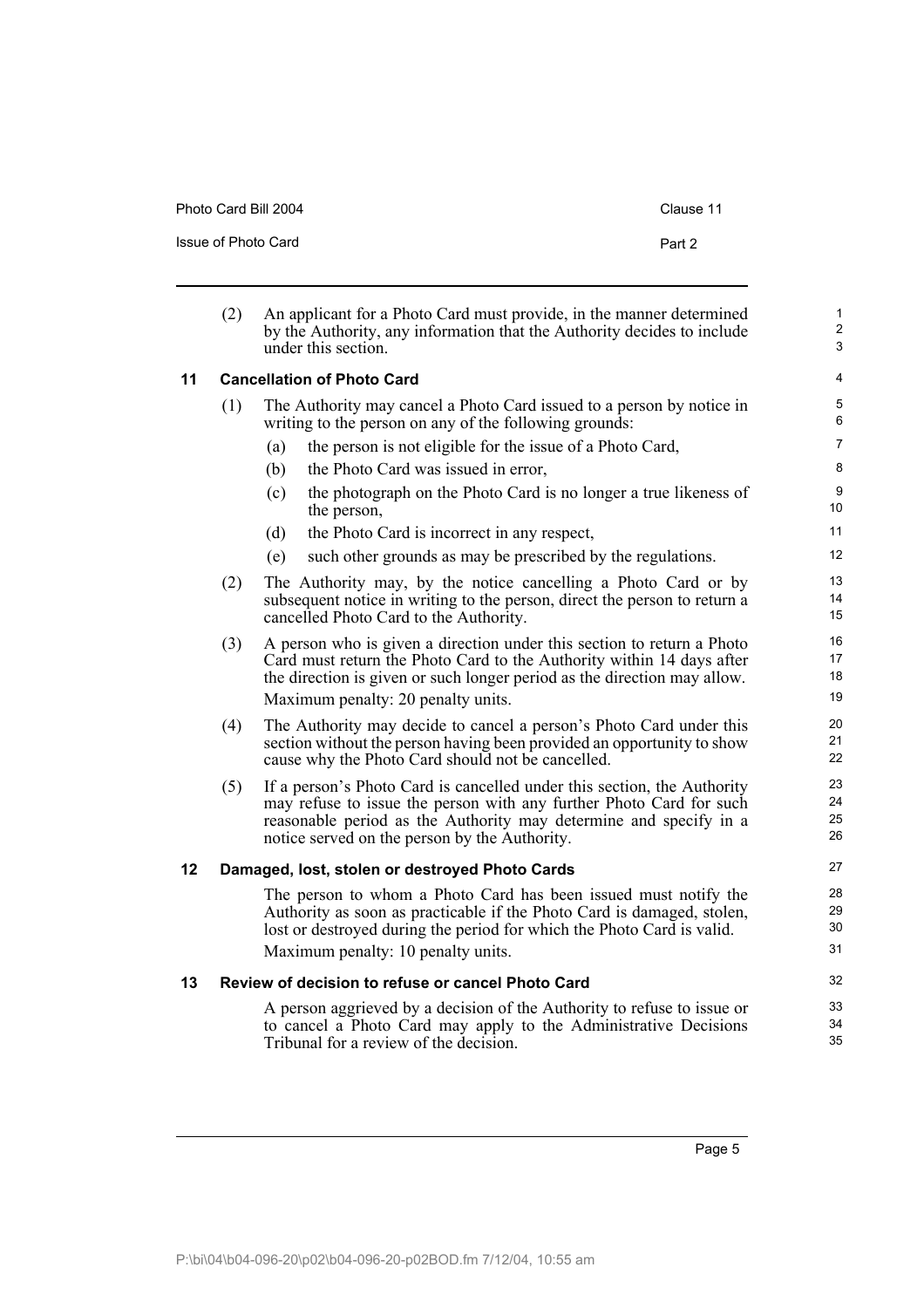#### Clause 14 Photo Card Bill 2004

Part 3 Photo Card Register

<span id="page-11-0"></span>

| Part 3 |  |  |  | <b>Photo Card Register</b> |
|--------|--|--|--|----------------------------|
|--------|--|--|--|----------------------------|

#### <span id="page-11-1"></span>**14 Keeping the Register**

| (1) | The Authority is to maintain a Photo Card Register in the form of, or as |
|-----|--------------------------------------------------------------------------|
|     | part of, one or more computer databases or in such other form as the     |
|     | Authority considers appropriate.                                         |

- (2) The following matters are to be recorded in the Register in respect of each person who holds a Photo Card:
	- (a) the identification number allocated to the person to whom the Photo Card was issued,

1

- (b) the full name of the person (and any former name),
- (c) the person's gender and date of birth,
- (d) the person's residential address and address for service of notices (if any),
- (e) the commencement and expiry date of the period for which the Photo Card is valid,
- (f) such other information as the Authority may include on or otherwise as part of a Photo Card.
- (3) The Authority may record in the Register other information for:
	- (a) the purposes of this Act or the regulations, or
	- (b) the purposes of another Act, or
	- (c) other purposes, as the Authority considers appropriate.
- (4) The Authority may correct any mistake or error in, or omission of, matter recorded in the Register.
- (5) The Register may be kept as part of or in conjunction with any register kept by the Authority under the *Road Transport (Driver Licensing) Act 1998*.
- (6) The regulations may make provision for or with respect to requiring notice to be given to the Authority of a change of address or other particulars in respect of a person to whom a Photo Card has been issued.

#### <span id="page-11-2"></span>**15 Security of information on Register**

The Authority must ensure that information contained in the Register that is of a personal nature or that has commercial sensitivity for the person about whom it is kept is not released except as provided by the regulations or under another law.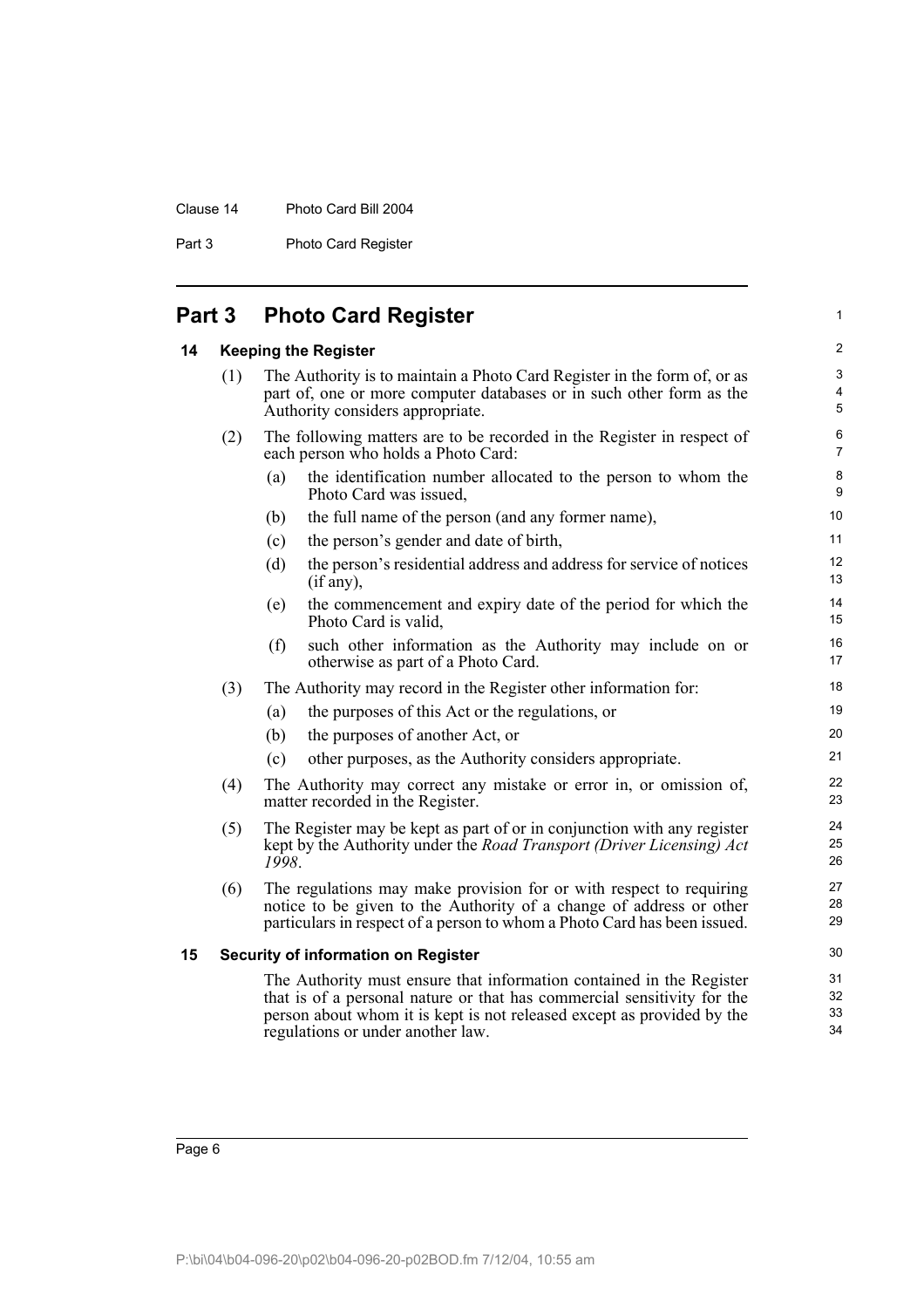| Photo Card Bill 2004       | Clause 16 |
|----------------------------|-----------|
| <b>Photo Card Register</b> | Part 3    |

### <span id="page-12-0"></span>**16 Verification of information on Register**

| (1) |     | If there are reasonable grounds for believing that information contained<br>in the Register is inaccurate or misleading, the Authority may by written<br>notice require the holder of a Photo Card to provide evidence to the<br>Authority, in a form specified by the Authority, relating to anything<br>relevant to the issuing of the Photo Card, including: | $\overline{2}$<br>3<br>4<br>5<br>6 |
|-----|-----|-----------------------------------------------------------------------------------------------------------------------------------------------------------------------------------------------------------------------------------------------------------------------------------------------------------------------------------------------------------------|------------------------------------|
|     | (a) | the holder's personal details, and                                                                                                                                                                                                                                                                                                                              | 7                                  |
|     | (b) | the holder's residential address.                                                                                                                                                                                                                                                                                                                               | 8                                  |
| (2) |     | For the purposes of this section, the Authority may require the holder of<br>a Photo Card:                                                                                                                                                                                                                                                                      | 9<br>10                            |
|     | (a) | to provide specified documents for inspection, and                                                                                                                                                                                                                                                                                                              | 11                                 |
|     | (b) | to attend at a reasonable time and place specified by the Authority<br>for identification.                                                                                                                                                                                                                                                                      | 12<br>13                           |
| (3) |     | If a person who is required to attend for identification requests a change<br>to the time or place specified in the notice, the Authority must give<br>consideration to that request and may change the time or place in<br>accordance with the request.                                                                                                        | 14<br>15<br>16<br>17               |
| (4) |     | A person who fails without reasonable excuse to comply with a<br>requirement imposed under this section is guilty of an offence.                                                                                                                                                                                                                                | 18<br>19                           |
|     |     |                                                                                                                                                                                                                                                                                                                                                                 |                                    |

1

20

Maximum penalty: 20 penalty units.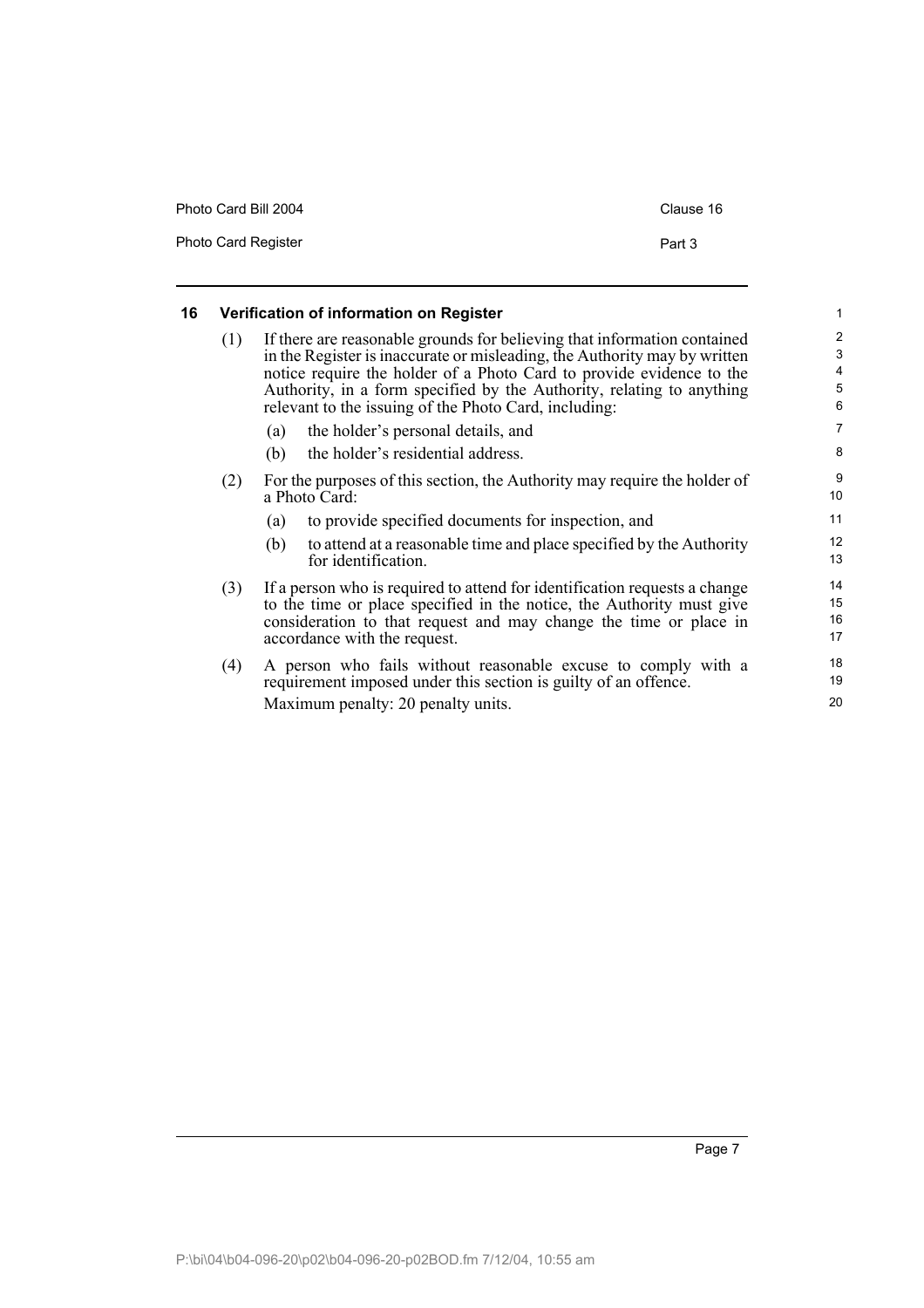#### Clause 17 Photo Card Bill 2004

Part 4 Security arrangements for photographs

<span id="page-13-3"></span><span id="page-13-2"></span><span id="page-13-1"></span><span id="page-13-0"></span>

| Part 4 |     |     | Security arrangements for photographs                                                                                                                                                                                                                                                         |                            |
|--------|-----|-----|-----------------------------------------------------------------------------------------------------------------------------------------------------------------------------------------------------------------------------------------------------------------------------------------------|----------------------------|
| 17     |     |     | Photographs to which this Part applies                                                                                                                                                                                                                                                        |                            |
|        |     |     | This Part applies to photographs taken or provided in relation to<br>applications for the issue of a Photo Card.                                                                                                                                                                              | 3<br>$\overline{4}$        |
| 18     |     |     | Purposes for which photographs may be kept and used                                                                                                                                                                                                                                           | 5                          |
|        | (1) |     | A photograph to which this Part applies may be kept and used by the<br>Authority only for one or more of the following purposes:                                                                                                                                                              | 6<br>$\overline{7}$        |
|        |     | (a) | to reproduce the likeness of a person on a Photo Card,                                                                                                                                                                                                                                        | 8                          |
|        |     | (b) | to assist in determining the identity of any person in the course of<br>determining whether or not to issue or replace a Photo Card,                                                                                                                                                          | $\boldsymbol{9}$<br>10     |
|        |     | (c) | in connection with an investigation relating to or leading to<br>criminal proceedings against a person under any provision of this<br>Act or under a provision of Division 2 or 3 of Part 5 (Forgery and<br>false instrument offences) of the Crimes Act 1900 in relation to a<br>Photo Card, | 11<br>12<br>13<br>14<br>15 |
|        |     | (d) | for the conduct of criminal proceedings under this Act,                                                                                                                                                                                                                                       | 16                         |
|        |     | (e) | any purpose for which a photograph to which Part 5 (Protection<br>of stored photographs) of the Road Transport (Driver Licensing)<br>Act 1998 applies may be kept and used by the Authority under<br>that Part,                                                                               | 17<br>18<br>19<br>20       |
|        |     | (f) | any purpose for which a photograph to which Division 3<br>(Security and protection of photographs) of Part 4A of the<br>Licensing and Registration (Uniform Procedures) Act 2002<br>applies may be kept and used by the Authority under that<br>Division,                                     | 21<br>22<br>23<br>24<br>25 |
|        |     | (g) | for any other purpose prescribed by the regulations.                                                                                                                                                                                                                                          | 26                         |
|        | (2) |     | A photograph may be used for a purpose set out in this section at the<br>time that the photograph is provided or taken or at any later time.                                                                                                                                                  | 27<br>28                   |
| 19     |     |     | Release of photographs prohibited                                                                                                                                                                                                                                                             | 29                         |
|        | (1) |     | The Authority must ensure that a photograph to which this Part applies,<br>and any photographic image or other matter contained in any database<br>of such photographs, is not released except:                                                                                               | 30<br>31<br>32             |
|        |     | (a) | to NSW Police, or                                                                                                                                                                                                                                                                             | 33                         |
|        |     | (b) | to a driver licensing authority of another State or Territory, or                                                                                                                                                                                                                             | 34                         |
|        |     |     |                                                                                                                                                                                                                                                                                               |                            |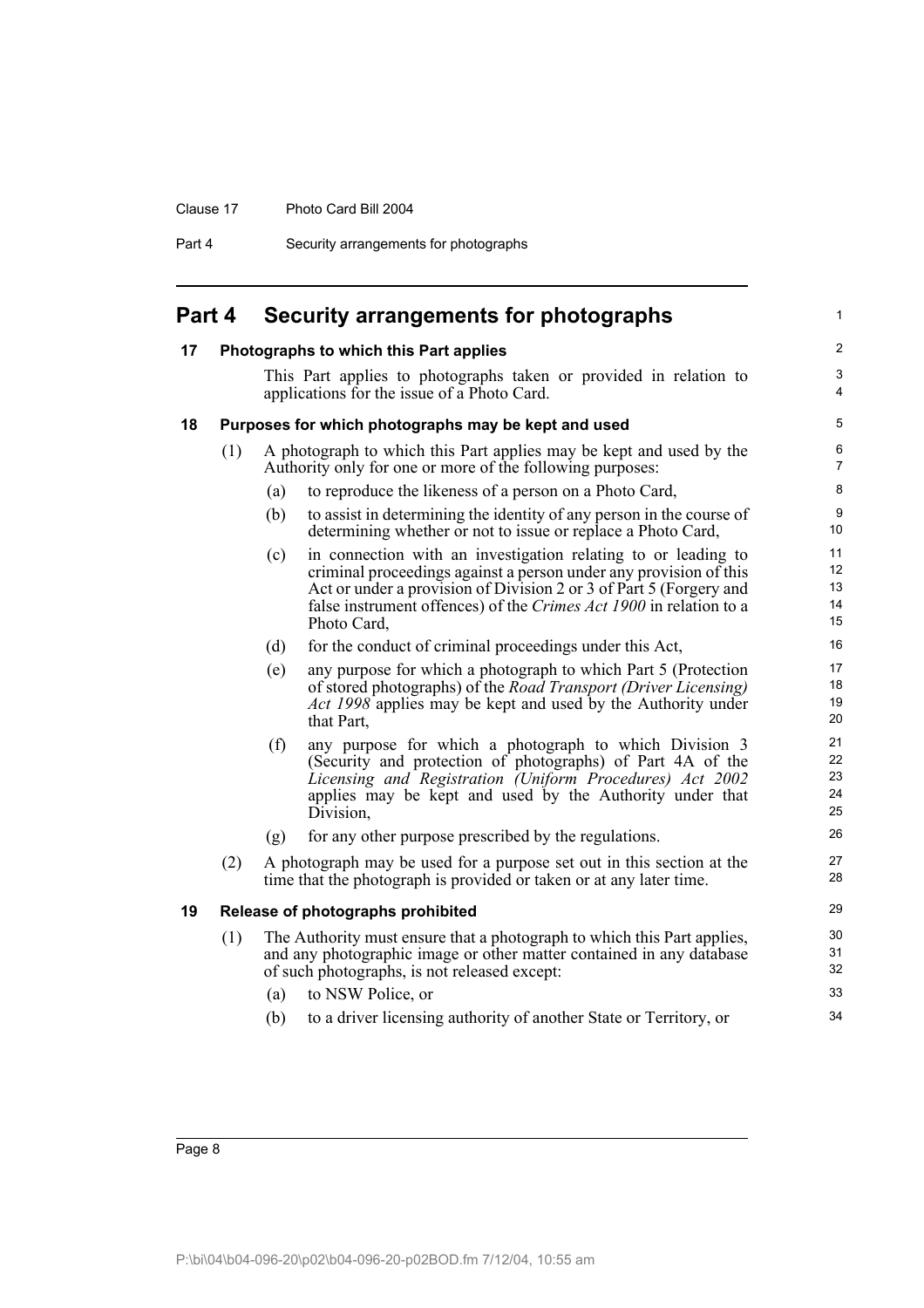Photo Card Bill 2004 Clause 19

Security arrangements for photographs **Part 4** 

(c) for the purpose of the conduct of any criminal proceedings under this Act or under a provision of Division 2 or  $3$  of Part 5 (Forgery and false instrument offences) of the *Crimes Act 1900* in relation to a Photo Card, or (d) to the Sheriff, for the purpose of any fine recovery proceedings, or (e) as provided under any other law, or (f) to the person whose likeness is shown in the photograph or on the database, or (g) as authorised or required under Part 5 (Protection of stored photographs) of the *Road Transport (Driver Licensing) Act 1998* in respect of the release of photographs to which that Part applies, or (h) as authorised or required under Division 3 (Security and protection of photographs) of Part 4A of the *Licensing and Registration (Uniform Procedures) Act 2002* in respect of the release of photographs to which that Division applies, or (i) in accordance with the regulations. (2) Any release authorised by subsection (1) (a)–(d), or authorised by regulations made under subsection (1) (i), must be in accordance with any protocol approved by the Privacy Commissioner. 1 2 3 4 5 6 7 8 9  $10$ 11 12 13 14 15 16 17 18 19 20 21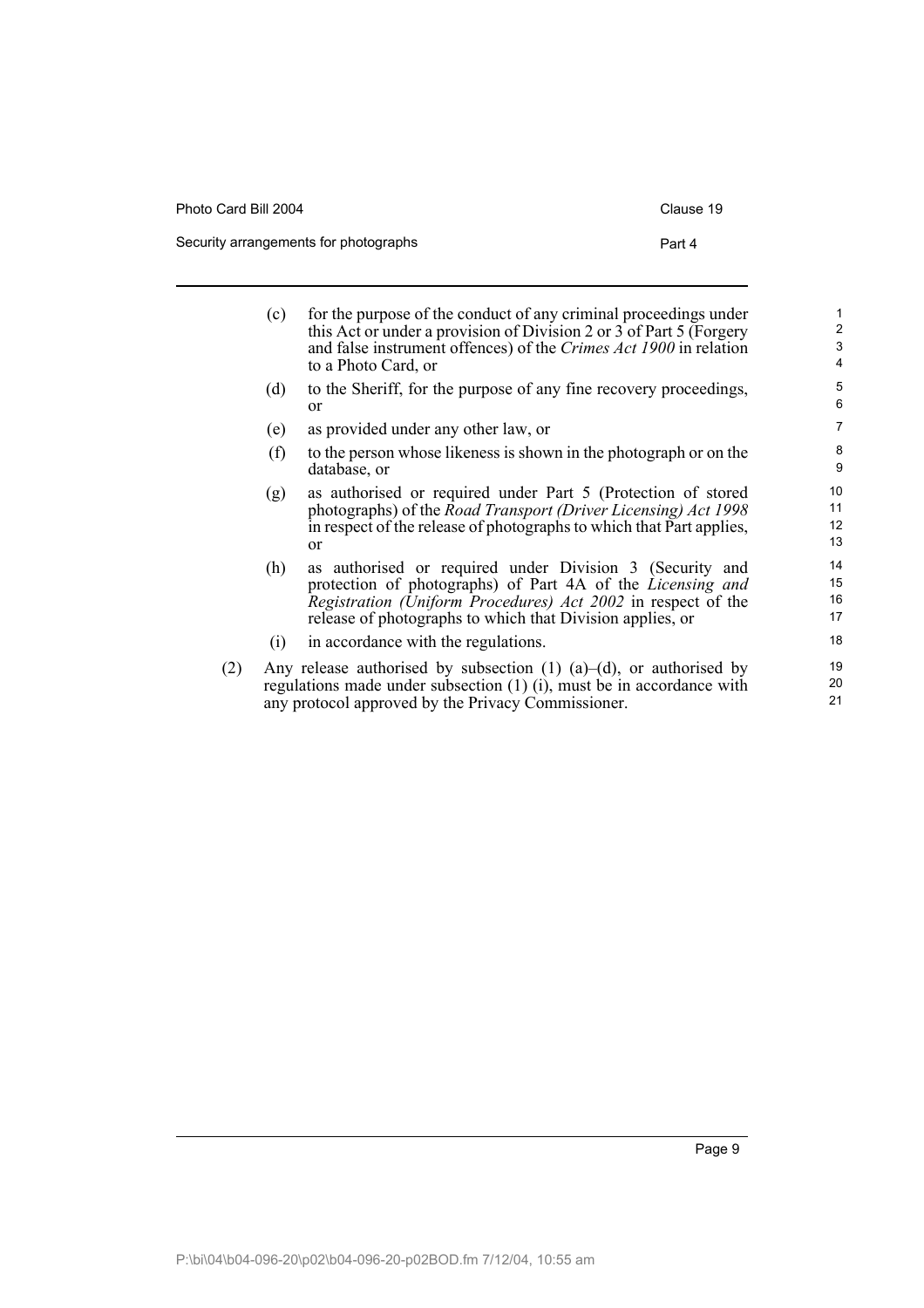#### Clause 20 Photo Card Bill 2004

Part 5 Prevention of fraud

<span id="page-15-2"></span><span id="page-15-1"></span><span id="page-15-0"></span>

|                                                       |     | <b>Part 5 Prevention of fraud</b>                                                                                                                                                                                                                                                                         |  |  |  |
|-------------------------------------------------------|-----|-----------------------------------------------------------------------------------------------------------------------------------------------------------------------------------------------------------------------------------------------------------------------------------------------------------|--|--|--|
| 20<br><b>Obtaining Photo Card by false statements</b> |     |                                                                                                                                                                                                                                                                                                           |  |  |  |
|                                                       | (1) | A person must not:                                                                                                                                                                                                                                                                                        |  |  |  |
|                                                       |     | by a false statement or any misrepresentation or other dishonest<br>(a)<br>means, obtain or attempt to obtain a Photo Card, or                                                                                                                                                                            |  |  |  |
|                                                       |     | without lawful authority or reasonable excuse, possess a Photo<br>(b)<br>Card obtained using those means.                                                                                                                                                                                                 |  |  |  |
|                                                       |     | Maximum penalty: 20 penalty units.                                                                                                                                                                                                                                                                        |  |  |  |
|                                                       | (2) | A Photo Card obtained in contravention of this section is void, and the<br>Authority may alter the Register accordingly.                                                                                                                                                                                  |  |  |  |
| 21<br>Unlawful possession of Photo Card               |     |                                                                                                                                                                                                                                                                                                           |  |  |  |
|                                                       |     | A person must not have in his or her possession without lawful authority<br>or reasonable excuse:                                                                                                                                                                                                         |  |  |  |
|                                                       |     | a Photo Card, or<br>(a)                                                                                                                                                                                                                                                                                   |  |  |  |
|                                                       |     | any article resembling a Photo Card and calculated to deceive.<br>(b)                                                                                                                                                                                                                                     |  |  |  |
|                                                       |     | Maximum penalty: 20 penalty units.                                                                                                                                                                                                                                                                        |  |  |  |
| 22                                                    |     | <b>Manufacturing false Photo Cards</b>                                                                                                                                                                                                                                                                    |  |  |  |
|                                                       | (1) | A person must not make a false document that could reasonably be<br>taken to be a Photo Card with the intent that the document be used by<br>any person as a Photo Card.                                                                                                                                  |  |  |  |
|                                                       |     | Maximum penalty: 20 penalty units.                                                                                                                                                                                                                                                                        |  |  |  |
|                                                       | (2) | A person (the offender) must not give to another person a false<br>document that could reasonably be taken to be a Photo Card with the<br>intent that the document be used by any person as a Photo Card, if the<br>offender knows or could reasonably be expected to know that the<br>document is false. |  |  |  |
|                                                       |     | Maximum penalty: 20 penalty units.                                                                                                                                                                                                                                                                        |  |  |  |
|                                                       | (3) | A person is guilty of an offence under this subsection if the person<br>commits an offence under subsection $(1)$ or $(2)$ in circumstances of<br>aggravation.                                                                                                                                            |  |  |  |
|                                                       |     | Maximum penalty: 50 penalty units.                                                                                                                                                                                                                                                                        |  |  |  |
|                                                       | (4) | For the purposes of this section, a person commits an offence in<br>circumstances of aggravation if:                                                                                                                                                                                                      |  |  |  |

1

<span id="page-15-3"></span>(a) the offence involved a high degree of planning, or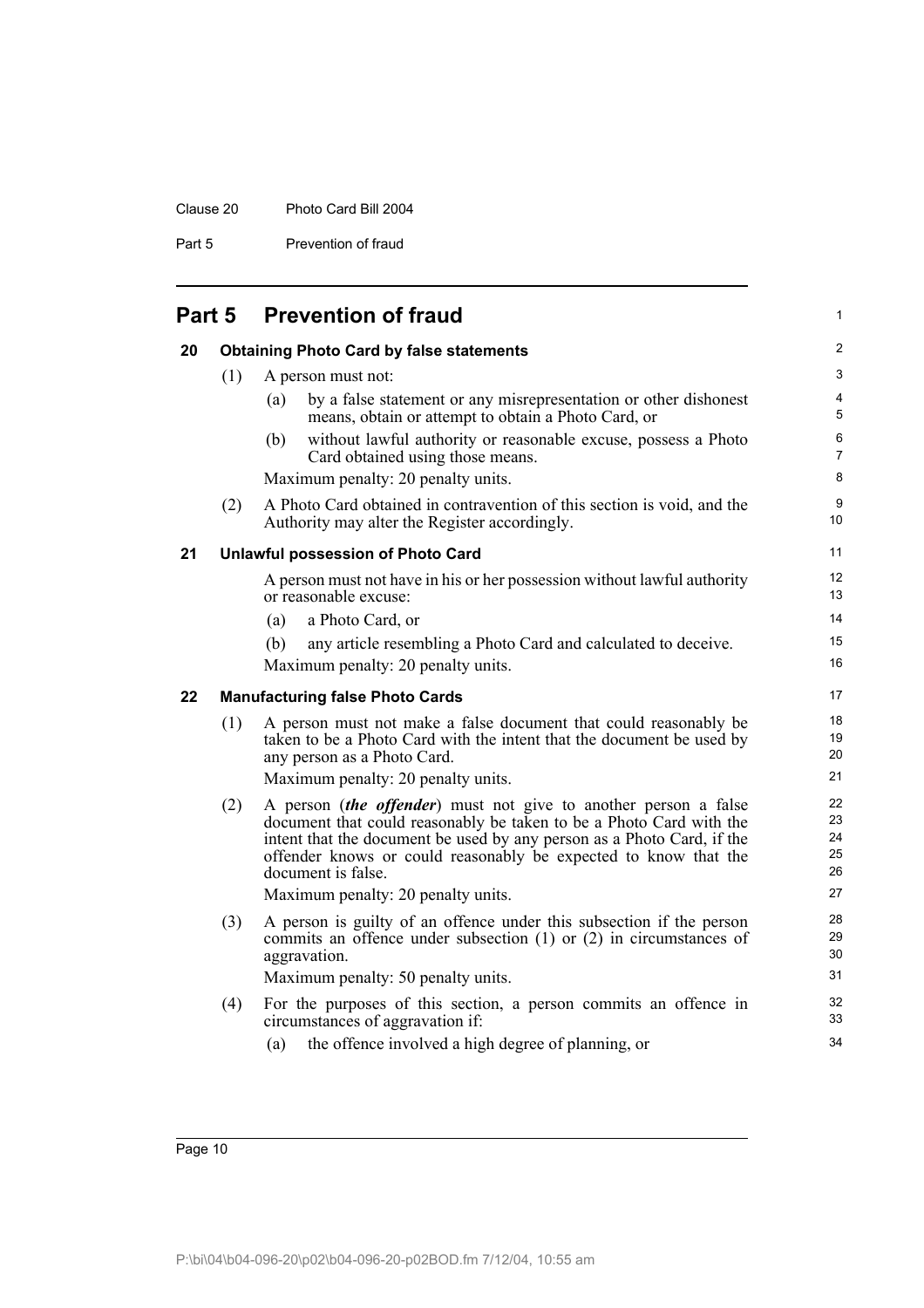<span id="page-16-2"></span><span id="page-16-1"></span><span id="page-16-0"></span>

|    |     | the offence involved the use of other people acting at the<br>(b)<br>direction of the person convicted of the offence in the<br>commission of the offence, or                                                     |  |  |
|----|-----|-------------------------------------------------------------------------------------------------------------------------------------------------------------------------------------------------------------------|--|--|
|    |     | the person committed the offence solely or principally for<br>(c)<br>financial reward, or                                                                                                                         |  |  |
|    |     | the offender has a previous conviction for an offence under this<br>(d)<br>section or under section 117EB (Manufacturing false proof of age<br>cards) of the <i>Liquor Act 1982</i> .                             |  |  |
| 23 |     | <b>Giving or lending Photo Card</b>                                                                                                                                                                               |  |  |
|    |     | A person must not give or lend the person's Photo Card to another<br>person if the person giving or lending the Photo Card knows or could<br>reasonably be expected to know that the Photo Card may be used:      |  |  |
|    |     | by the person to whom the Photo Card was given or lent, or by<br>(a)<br>any other person, to provide proof of his or her age or identity, or                                                                      |  |  |
|    |     | to obtain a Photo Card for the person to whom the Photo Card<br>(b)<br>was given or lent, or any other person.                                                                                                    |  |  |
|    |     | Maximum penalty: 20 penalty units.                                                                                                                                                                                |  |  |
| 24 |     | <b>Improper use of Photo Card</b>                                                                                                                                                                                 |  |  |
|    | (1) | A person must not fraudulently use or allow another person to use a<br>Photo Card.                                                                                                                                |  |  |
|    |     | Maximum penalty: 50 penalty units.                                                                                                                                                                                |  |  |
|    | (2) | A person must not use a Photo Card:                                                                                                                                                                               |  |  |
|    |     | that the person knows has been forged, fraudulently altered or<br>(a)<br>altered in a manner that is calculated to deceive, or obtained by a<br>false statement or misrepresentation or other dishonest means, or |  |  |
|    |     | that the person knows has been cancelled.<br>(b)<br>Maximum penalty: 20 penalty units.                                                                                                                            |  |  |
|    | (3) | In this section, use a Photo Card means use the Photo Card as proof of<br>age or identity.                                                                                                                        |  |  |
| 25 |     | Altering or tampering with Photo Card                                                                                                                                                                             |  |  |
|    | (1) | A person must not forge or fraudulently alter a Photo Card or alter a<br>Photo Card in a way that is calculated to deceive.                                                                                       |  |  |
|    |     | Maximum penalty: 20 penalty units.                                                                                                                                                                                |  |  |
|    | (2) | A person must not for an improper purpose wilfully or negligently alter,<br>deface, or otherwise interfere with a Photo Card or with any of the<br>material particulars contained on the Photo Card.              |  |  |
|    |     | Maximum penalty: 20 penalty units.                                                                                                                                                                                |  |  |

Photo Card Bill 2004 Clause 23

Prevention of fraud **Part 5** Part 5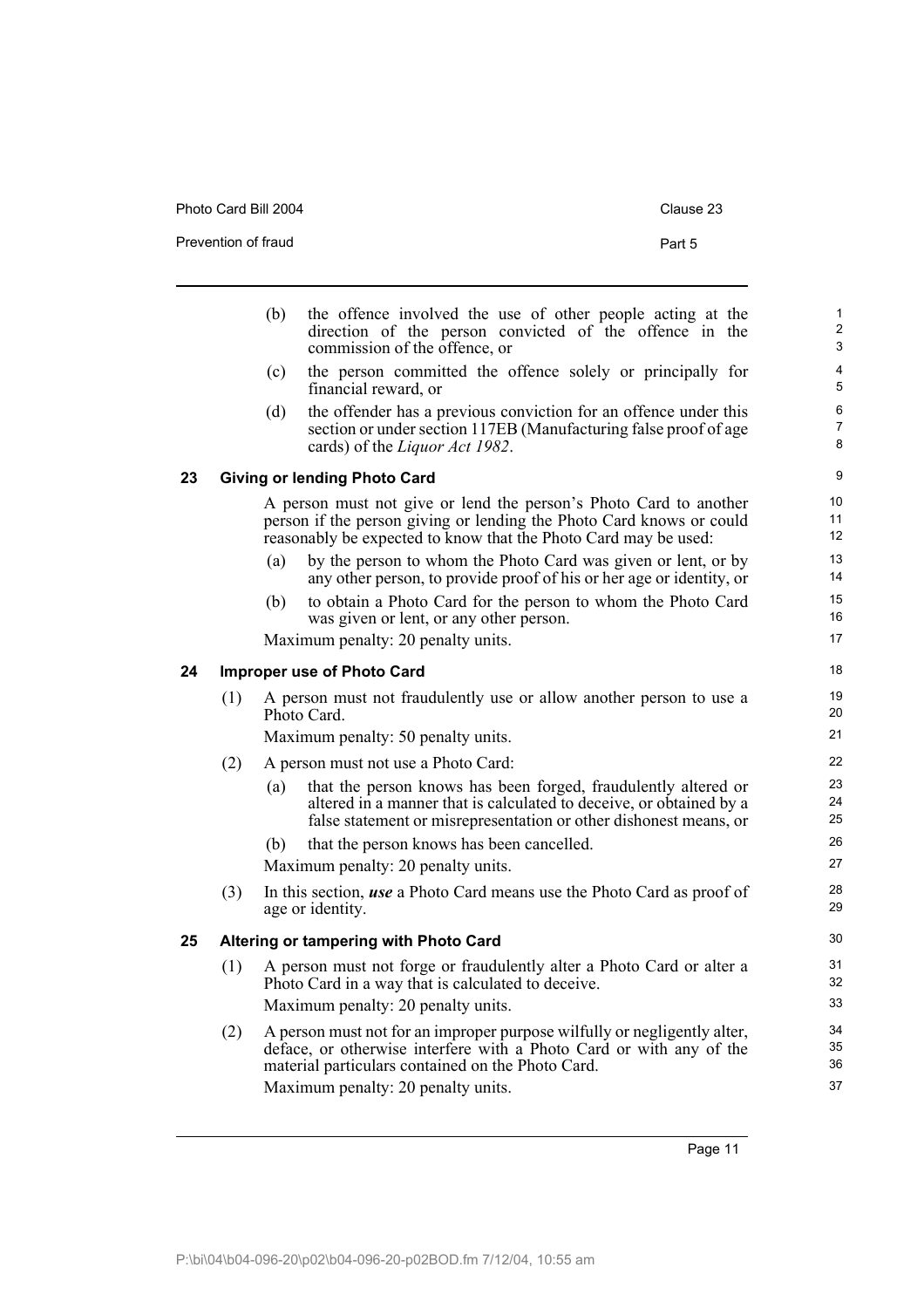#### Clause 26 Photo Card Bill 2004

Part 5 Prevention of fraud

<span id="page-17-0"></span>

| 26 | Unauthorised reproduction of photographs |  |
|----|------------------------------------------|--|
|----|------------------------------------------|--|

A person employed or engaged in connection with any aspect of the production of Photo Cards, or otherwise concerned in the administration of this Act or the regulations, who, otherwise than in the administration of this Act or the *Road Transport (Driver Licensing) Act 1998* or the regulations under those Acts:

(a) reproduces, by photographic or other means, the likeness of a person that is depicted, or is to be depicted, on a Photo Card, or

(b) causes or permits another person to do so,

is guilty of an offence.

Maximum penalty: 50 penalty units.

#### <span id="page-17-1"></span>**27 Expired Photo Cards**

The regulations may make provision for or with respect to expired Photo Cards (that is, Photo Cards that are no longer valid because the period for which they were issued has expired), including provision for or with respect to any of the following:

- (a) regulating or prohibiting the use for any or specified purposes of an expired Photo Card,
- (b) regulating or prohibiting the possession of an expired Photo Card,
- (c) requiring the surrender to the Authority of an expired Photo Card,
- (d) requiring notice to be given to the Authority if an expired Photo Card is damaged, stolen, lost or destroyed,
- (e) authorising the confiscation by an authorised officer of an expired Photo Card.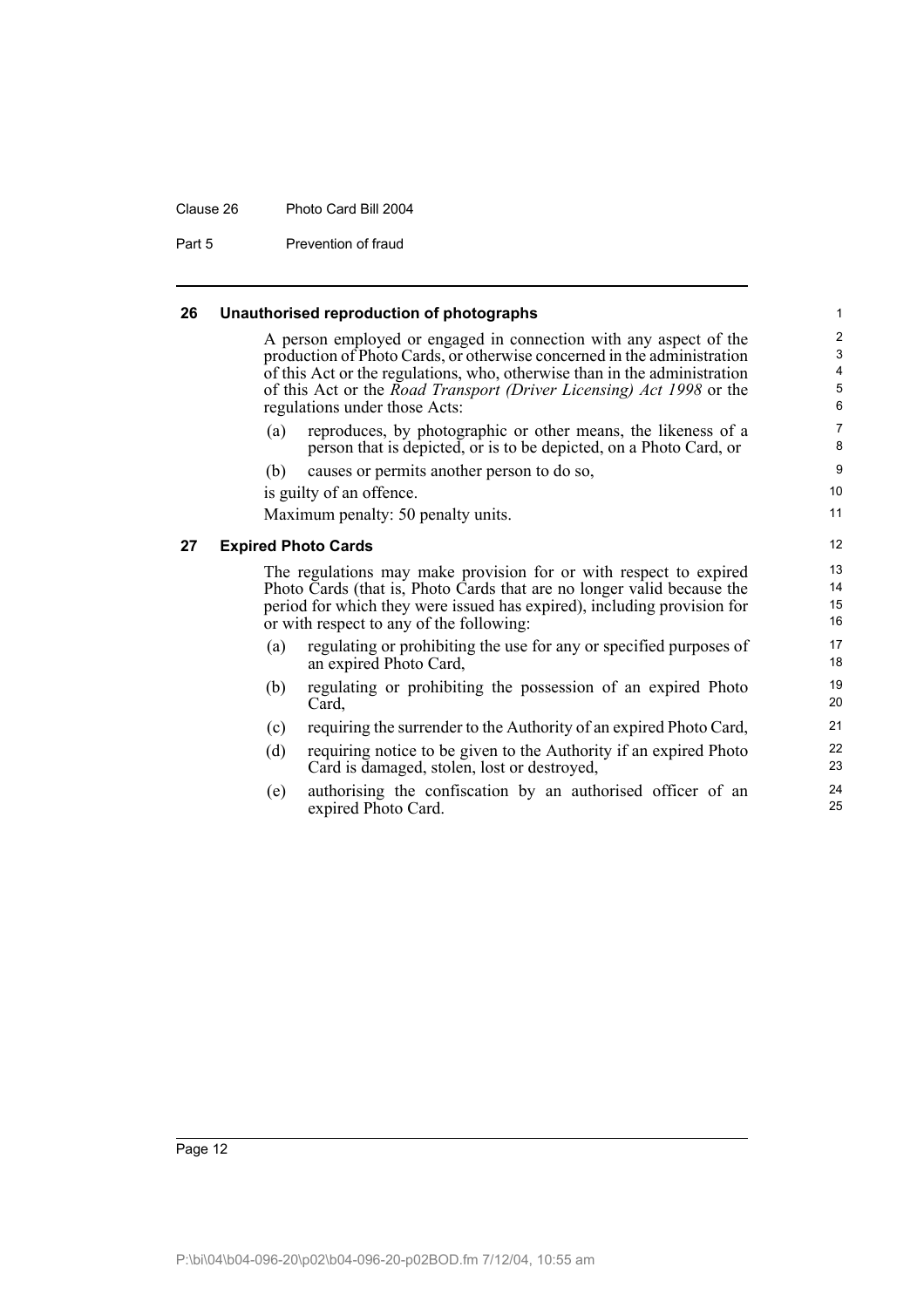Photo Card Bill 2004 Clause 28

1

# <span id="page-18-0"></span>**Part 6 Enforcement**

#### <span id="page-18-1"></span>**28 Requirement to produce Photo Card**

- (1) An authorised officer may direct a person who is in possession of a Photo Card, or thing resembling a Photo Card, to produce the Photo Card or thing to the officer if the officer reasonably suspects that the Photo Card or thing:
	- (a) is not the person's Photo Card or contains information that is false or misleading as to that person's age or identity, or
	- (b) has been forged or fraudulently altered or altered in a way that is calculated to deceive, or obtained by a false statement or misrepresentation or other dishonest means, or
	- (c) is being used in contravention of any provision of this or any other Act or law.
- (2) A person must comply with a direction given to the person under this section.

Maximum penalty: 20 penalty units.

(3) A person is not guilty of an offence of failing to comply with a direction under this section unless the person was warned by the authorised officer when the direction was given that a failure to comply is an offence.

### <span id="page-18-2"></span>**29 Seizure of Photo Card**

- (1) An authorised officer to whom a Photo Card, or thing resembling a Photo Card, is produced by a person representing it to be the person's Photo Card or in response to a direction under section 28 may, with no authority other than this section, seize the Photo Card or thing if the officer reasonably suspects that the Photo Card or thing:
	- (a) is not the person's Photo Card or contains information that is false or misleading as to that person's age or identity, or
	- (b) has been forged or fraudulently altered or altered in a way that is calculated to deceive, or obtained by a false statement or misrepresentation or other dishonest means, or
	- (c) is being used in contravention of any provision of this or any other Act or law.
- (2) A Photo Card or thing seized under this section is to be forwarded to the Authority. The Authority must cause the Photo Card or thing to be returned (by delivery or by post) to the person who produced it unless subsection (3) applies.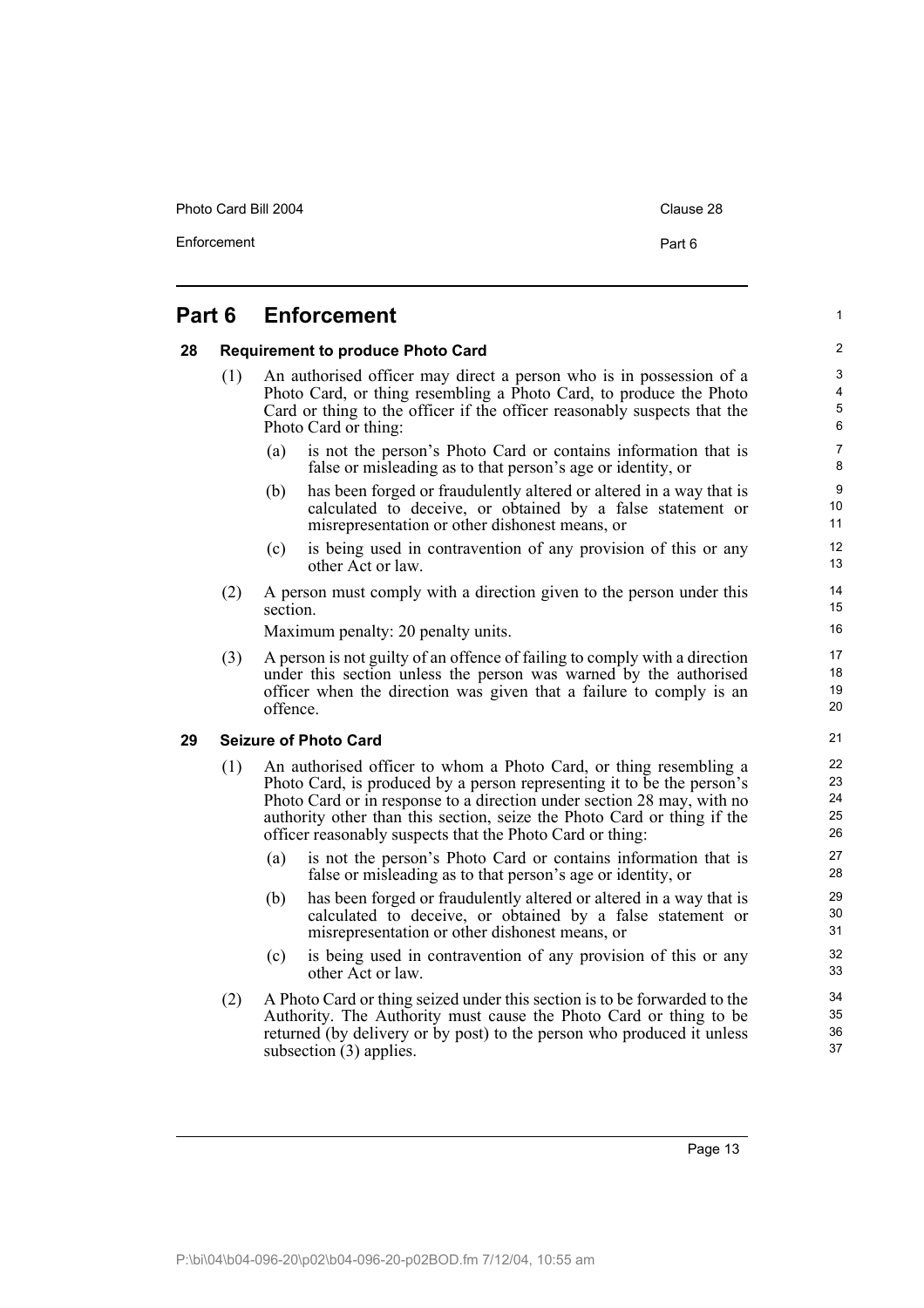#### Clause 29 Photo Card Bill 2004

Part 6 Enforcement

| (3) | The Authority may retain possession of and deal with a Photo Card or<br>thing forwarded to the Authority in such manner as the Authority thinks<br>fit if satisfied that the Photo Card or thing: |                                                                                                                                                                                     |             |  |  |
|-----|---------------------------------------------------------------------------------------------------------------------------------------------------------------------------------------------------|-------------------------------------------------------------------------------------------------------------------------------------------------------------------------------------|-------------|--|--|
|     | (a)                                                                                                                                                                                               | is not the Photo Card of the person from whom it was seized or<br>contains information that is false or misleading as to that person's<br>age or identity, or                       | 4<br>5<br>6 |  |  |
|     | (b)                                                                                                                                                                                               | has been forged or fraudulently altered or altered in a way that is<br>calculated to deceive, or obtained by a false statement or<br>misrepresentation or other dishonest means, or | 7<br>8<br>9 |  |  |
|     | (c)                                                                                                                                                                                               | is being used in contravention of any provision of this or any<br>other Act or law.                                                                                                 | 10<br>11    |  |  |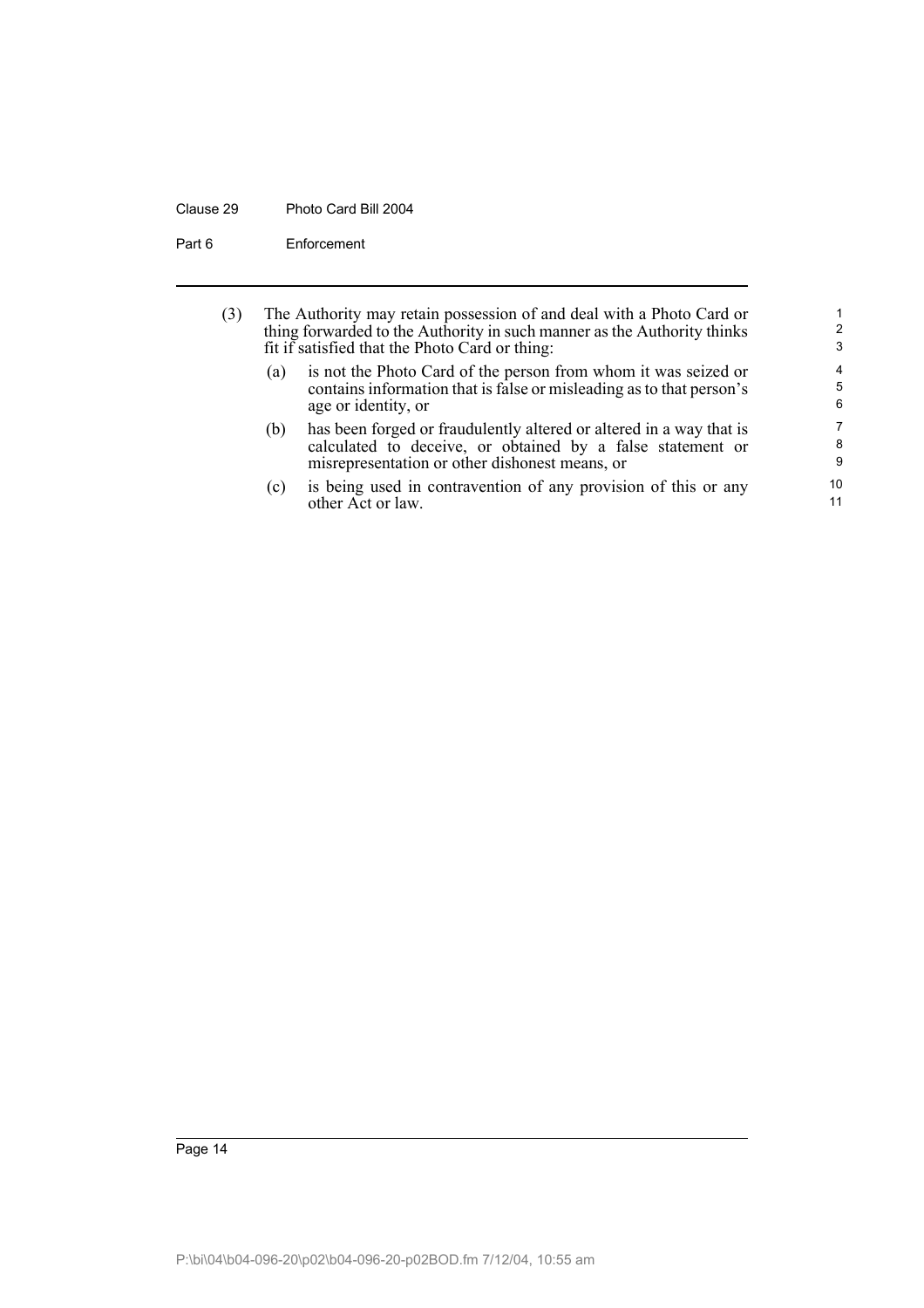Photo Card Bill 2004 Clause 30

1

# <span id="page-20-0"></span>**Part 7 Miscellaneous**

<span id="page-20-3"></span><span id="page-20-2"></span><span id="page-20-1"></span>

| 30 |     | Unauthorised demand for production of Photo Card                                                                                                                                                                                                                                                                                                                               | $\overline{2}$                                   |  |  |
|----|-----|--------------------------------------------------------------------------------------------------------------------------------------------------------------------------------------------------------------------------------------------------------------------------------------------------------------------------------------------------------------------------------|--------------------------------------------------|--|--|
|    | (1) | A person must not, in connection with the supply of goods or services<br>by the person, demand production by another person of that other<br>person's Photo Card.                                                                                                                                                                                                              | $\mathsf 3$<br>$\overline{4}$<br>$5\phantom{.0}$ |  |  |
|    |     | Maximum penalty: 20 penalty units.                                                                                                                                                                                                                                                                                                                                             | 6                                                |  |  |
|    | (2) | This section does not prohibit a request for production of a Photo Card:                                                                                                                                                                                                                                                                                                       | $\overline{7}$                                   |  |  |
|    |     | as a means of evidencing the identity or age of a person where it<br>(a)<br>is reasonable for the person making the request to require<br>evidence of the other person's identity or age, or                                                                                                                                                                                   | 8<br>9<br>10 <sup>°</sup>                        |  |  |
|    |     | where the person making the request is authorised by law to<br>(b)<br>require its production.                                                                                                                                                                                                                                                                                  | 11<br>12 <sup>°</sup>                            |  |  |
|    | (3) | For the purposes of this section, the making of a statement that could<br>reasonably be understood, by a person to whom the statement is made,<br>as indicating that the person is being required to produce his or her<br>Photo Card is taken to be a demand for its production.                                                                                              | 13<br>14<br>15<br>16                             |  |  |
| 31 |     | <b>Delegation by Authority</b>                                                                                                                                                                                                                                                                                                                                                 | 17                                               |  |  |
|    | (1) | The Authority may delegate the exercise of any function of the<br>Authority under this Act (other than this power of delegation) to:                                                                                                                                                                                                                                           | 18<br>19                                         |  |  |
|    |     | any member of staff of the Authority, or<br>(a)                                                                                                                                                                                                                                                                                                                                | 20                                               |  |  |
|    |     | any person, or any class of persons, authorised for the purposes<br>(b)<br>of this section by the regulations.                                                                                                                                                                                                                                                                 | 21<br>22                                         |  |  |
|    | (2) | Nothing in this section affects any other power or delegation that the<br>Authority has under any other Act.                                                                                                                                                                                                                                                                   | 23<br>24                                         |  |  |
| 32 |     | <b>Protection from liability</b>                                                                                                                                                                                                                                                                                                                                               | 25                                               |  |  |
|    | (1) | An individual does not incur civil liability for an act or omission done<br>honestly and in good faith in the course of his or her duties under this<br>Act.                                                                                                                                                                                                                   | 26<br>27<br>28                                   |  |  |
|    | (2) | A liability that would, apart from subsection (1), attach to an individual<br>because of an act or omission done honestly and in good faith in the<br>course of his or her duties attaches instead to the Authority.                                                                                                                                                           |                                                  |  |  |
|    | (3) | The Authority is not liable for any loss or damage resulting from the<br>fraudulent or other improper use of a Photo Card (or thing that<br>resembles a Photo Card) unless the liability results from the negligence<br>of the Authority or a member of staff of the Authority. This subsection<br>extends to a liability that attaches to the Authority under subsection (2). | 32<br>33<br>34<br>35<br>36                       |  |  |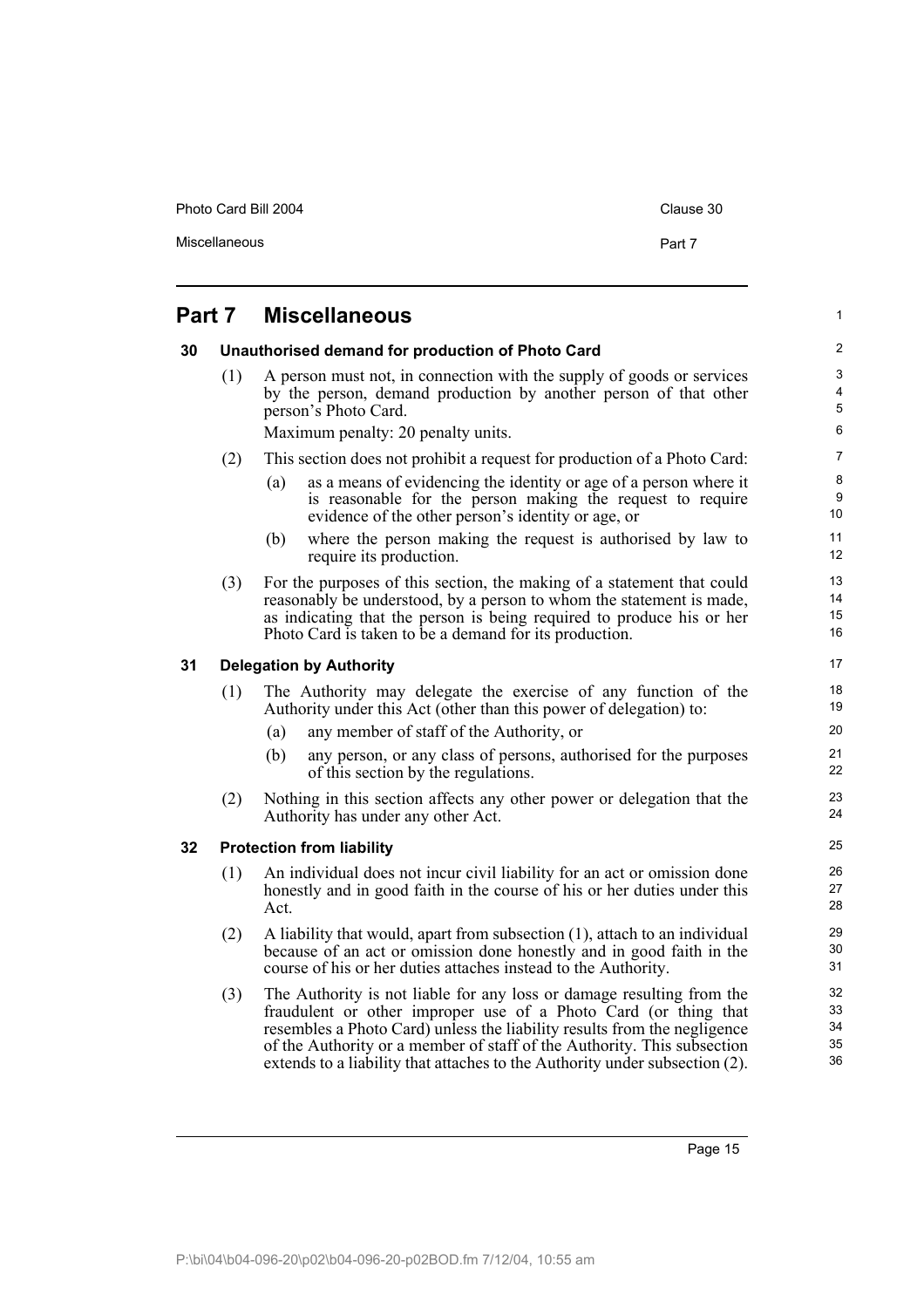#### Clause 33 Photo Card Bill 2004

Part 7 Miscellaneous

#### <span id="page-21-2"></span><span id="page-21-1"></span><span id="page-21-0"></span>**33 Unpaid fees and charges** An amount of any unpaid fees or charges payable under this Act or the regulations is a debt due to the Authority and may be recovered in a court of competent jurisdiction. **34 Penalty notices** (1) An authorised officer may serve a penalty notice on a person if it appears to the officer that the person has committed an offence against this Act or the regulations, being an offence prescribed by the regulations as a penalty notice offence. (2) A penalty notice is a notice to the effect that, if the person served does not wish to have the matter determined by a court, the person can pay, within the time and to the person specified in the notice, the amount of the penalty prescribed by the regulations for the offence if dealt with under this section. (3) A penalty notice may be served personally or by post. (4) If the amount of penalty prescribed for an alleged offence is paid under this section, no person is liable to any further proceedings for the alleged offence. (5) Payment under this section is not to be regarded as an admission of liability for the purpose of, and does not in any way affect or prejudice, any civil claim, action or proceeding arising out of the same occurrence. (6) The regulations may: (a) prescribe an offence for the purposes of this section by specifying the offence or by referring to the provision creating the offence, and (b) prescribe the amount of penalty payable for the offence if dealt with under this section, and (c) prescribe different amounts of penalties for different offences or classes of offences. (7) The amount of a penalty prescribed under this section for an offence is not to exceed the maximum amount of penalty that could be imposed for the offence by a court. (8) This section does not limit the operation of any other provision of, or made under, this or any other Act relating to proceedings that may be taken in respect of offences. **35 Nature of proceedings for offences** Proceedings for an offence under this Act or the regulations may be dealt with summarily before a Local Court. 1  $\overline{2}$ 3 4 5 6 7 8 9 10 11 12 13 14 15 16 17 18 19  $20$ 21 22 23 24 25 26 27 28 29 30 31 32 33 34 35 36 37 38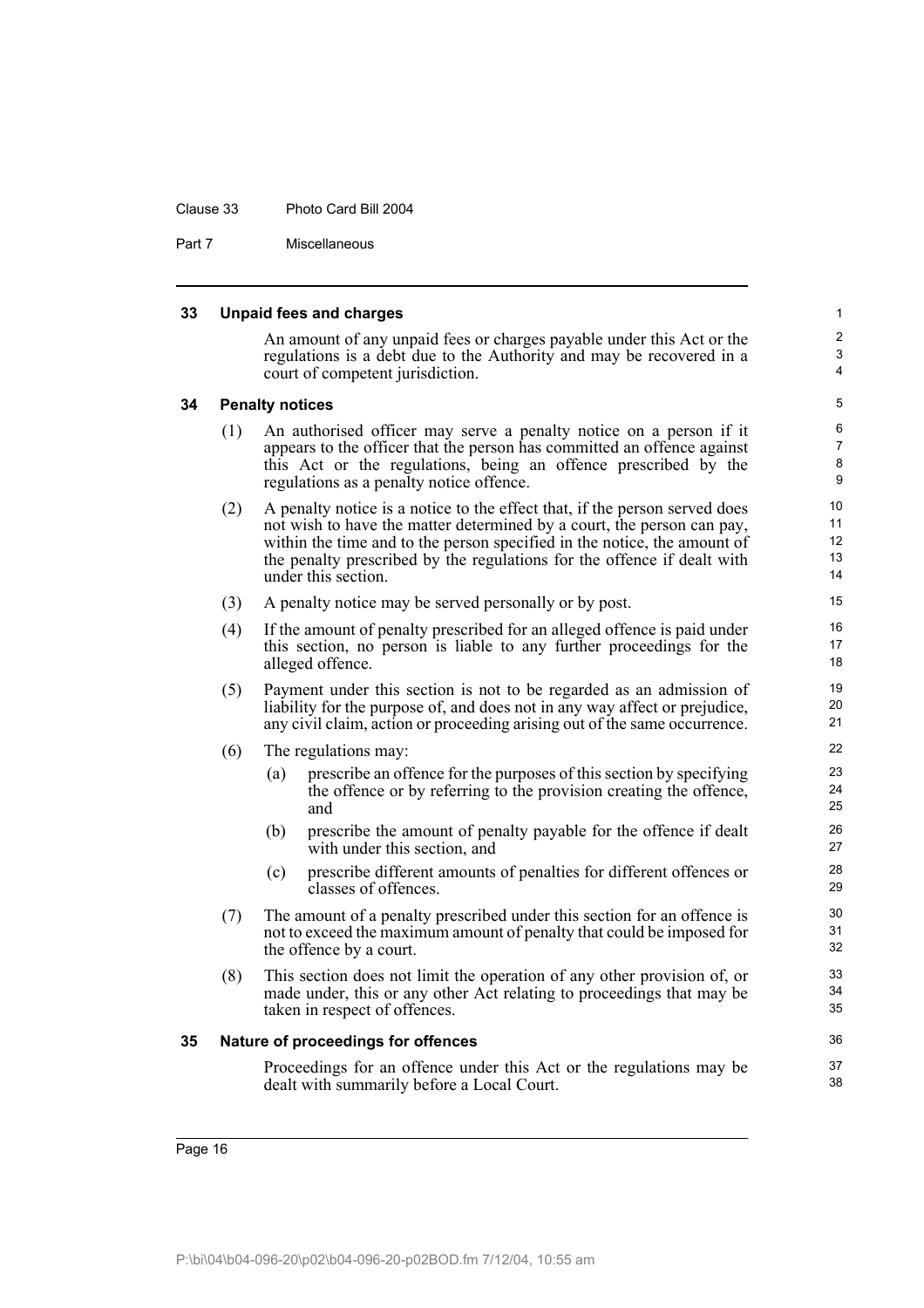| Photo Card Bill 2004 | Clause 36 |
|----------------------|-----------|
| Miscellaneous        | Part 7    |

<span id="page-22-3"></span><span id="page-22-2"></span><span id="page-22-1"></span><span id="page-22-0"></span>

| 36 | <b>Regulations</b>       |                                                                                                                                                                                                                                                                             |                                            |  |  |
|----|--------------------------|-----------------------------------------------------------------------------------------------------------------------------------------------------------------------------------------------------------------------------------------------------------------------------|--------------------------------------------|--|--|
|    | (1)                      | The Governor may make regulations, not inconsistent with this Act, for<br>or with respect to any matter that by this Act is required or permitted to<br>be prescribed or that is necessary or convenient to be prescribed for<br>carrying out or giving effect to this Act. | $\overline{2}$<br>3<br>$\overline{4}$<br>5 |  |  |
|    | (2)                      | The regulations may create offences punishable by a penalty not<br>exceeding 20 penalty units.                                                                                                                                                                              | 6<br>$\overline{7}$                        |  |  |
| 37 |                          | Savings, transitional and other provisions                                                                                                                                                                                                                                  | 8                                          |  |  |
|    |                          | Schedule 1 has effect.                                                                                                                                                                                                                                                      | 9                                          |  |  |
| 38 | <b>Amendment of Acts</b> |                                                                                                                                                                                                                                                                             |                                            |  |  |
|    |                          | The Acts specified in Schedule 2 are amended as set out in that<br>Schedule.                                                                                                                                                                                                | 11<br>12                                   |  |  |
| 39 |                          | <b>Review of Act</b>                                                                                                                                                                                                                                                        | 13                                         |  |  |
|    | (1)                      | The Minister is to review this Act to determine whether the policy<br>objectives of the Act remain valid and whether the terms of the Act<br>remain appropriate for securing those objectives.                                                                              | 14<br>15<br>16                             |  |  |
|    | (2)                      | The review is to be undertaken as soon as possible after the period of 5<br>years from the date of assent to this Act.                                                                                                                                                      | 17<br>18                                   |  |  |
|    | (3)                      | A report on the outcome of the review is to be tabled in each House of<br>Parliament within 12 months after the end of the period of 5 years.                                                                                                                               | 19<br>20                                   |  |  |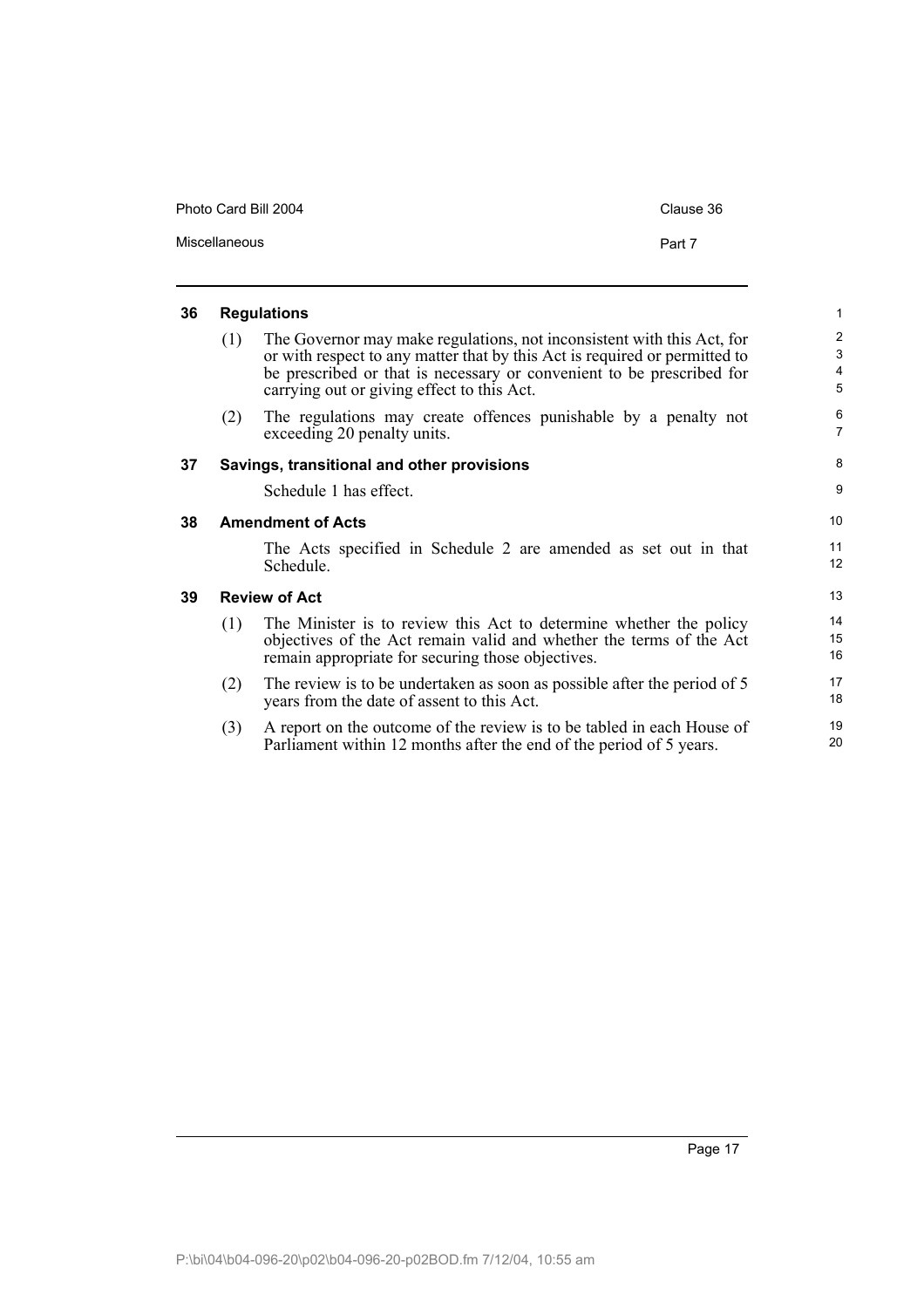Schedule 1 Savings, transitional and other provisions

# <span id="page-23-0"></span>**Schedule 1 Savings, transitional and other provisions**

(Section 37)

1  $\overline{2}$ 

3

4

### **Part 1 General**

### **1 Regulations**

- (1) The regulations may contain provisions of a savings or transitional nature consequent on the enactment of the following Acts: this Act
- (2) Any such provision may, if the regulations so provide, take effect from the date of assent to the Act concerned or a later date.
- (3) To the extent to which any such provision takes effect from a date that is earlier than the date of its publication in the Gazette, the provision does not operate so as:
	- (a) to affect, in a manner prejudicial to any person (other than the State or an authority of the State), the rights of that person existing before the date of its publication, or
	- (b) to impose liabilities on any person (other than the State or an authority of the State) in respect of anything done or omitted to be done before the date of its publication.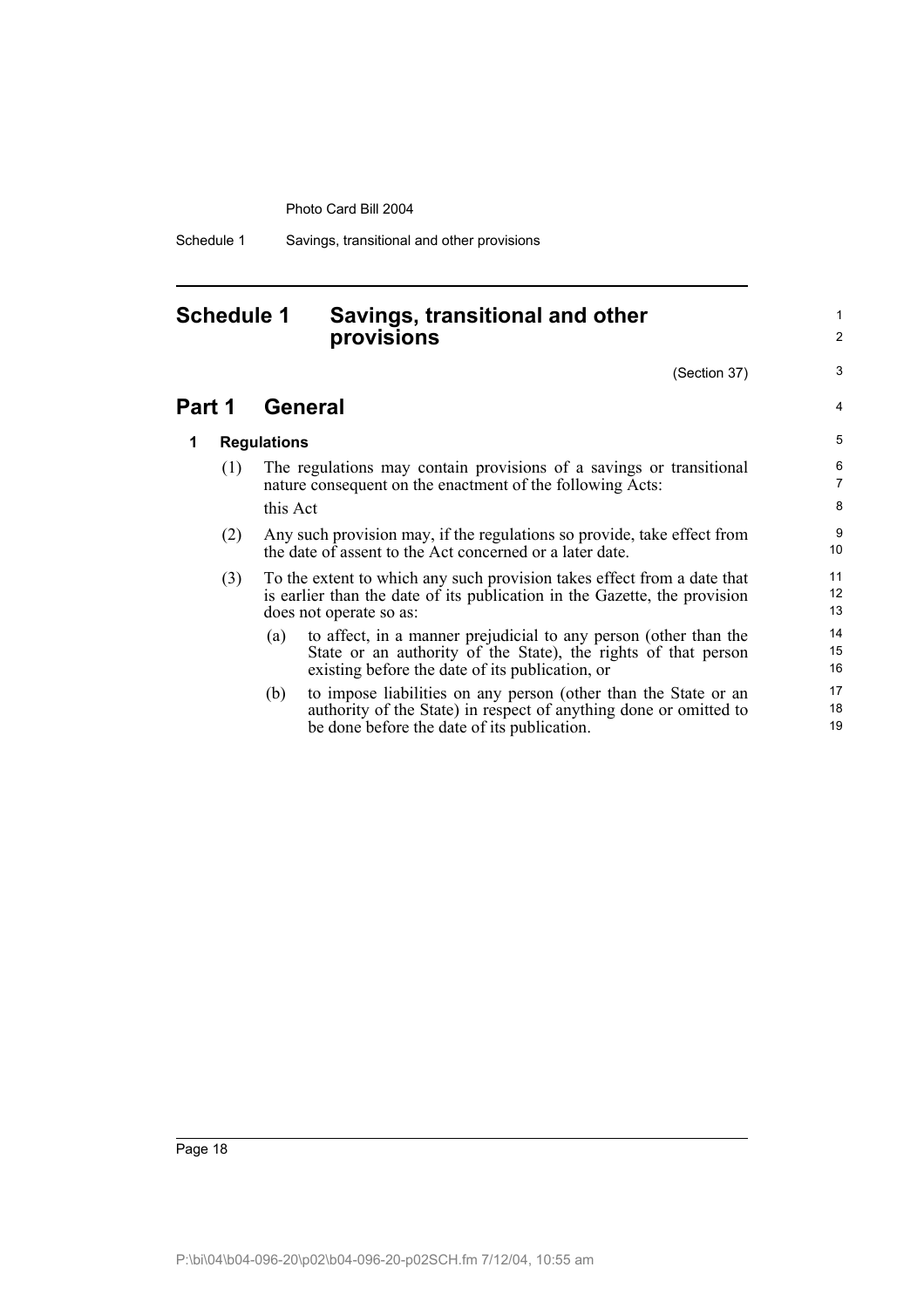Amendment of Acts Schedule 2

<span id="page-24-0"></span>

|       |                                    |     | <b>Schedule 2 Amendment of Acts</b>                                                                                                                                                                                 | $\mathbf{1}$         |
|-------|------------------------------------|-----|---------------------------------------------------------------------------------------------------------------------------------------------------------------------------------------------------------------------|----------------------|
|       |                                    |     | (Section 38)                                                                                                                                                                                                        | $\overline{2}$       |
| 2.1   | <b>Fines Act 1996 No 99</b>        |     |                                                                                                                                                                                                                     | 3                    |
|       |                                    |     | Schedule 1 Statutory provisions under which penalty notices issued                                                                                                                                                  | $\overline{4}$       |
|       | Insert in appropriate order:       |     |                                                                                                                                                                                                                     | 5                    |
|       |                                    |     | Photo Card Act 2004, section 34                                                                                                                                                                                     | 6                    |
| 2.2   | <b>No 28</b>                       |     | Licensing and Registration (Uniform Procedures) Act 2002                                                                                                                                                            | 7<br>8               |
| [1]   | applicants                         |     | Section 80C Arrangements for the provision of photographs of                                                                                                                                                        | 9<br>10              |
|       | Omit section 80C (3).              |     |                                                                                                                                                                                                                     | 11                   |
| $[2]$ |                                    |     | Section 80H Keeping and use of photographs                                                                                                                                                                          | 12                   |
|       | Insert after section $80H(1)$ (e): |     |                                                                                                                                                                                                                     | 13                   |
|       |                                    | (f) | any purpose for which a photograph to which Part 5<br>(Protection of stored photographs) of the <i>Road Transport</i><br>(Driver Licensing) Act 1998 applies may be kept and used<br>by the RTA under that Part,    | 14<br>15<br>16<br>17 |
|       |                                    | (g) | any purpose for which a photograph to which Part 4<br>(Security arrangements for photographs) of the <i>Photo</i><br>Card Act 2004 applies may be kept and used by the RTA<br>under that Part.                      | 18<br>19<br>20<br>21 |
| [3]   |                                    |     | <b>Section 80I Release of photographs</b>                                                                                                                                                                           | 22                   |
|       |                                    |     | Insert at the end of section 80I $(1)$ (e):                                                                                                                                                                         | 23                   |
|       |                                    |     | $\cdot$ or                                                                                                                                                                                                          | 24                   |
|       |                                    | (f) | as authorised or required under Part 5 (Protection of stored<br>photographs) of the <i>Road Transport</i> (Driver Licensing)<br>Act 1998 in respect of the release of photographs to which<br>that Part applies, or | 25<br>26<br>27<br>28 |
|       |                                    | (g) | authorised or required under Part 4 (Security<br>as<br>arrangements for photographs) of the Photo Card Act 2004<br>in respect of the release of photographs to which that Part<br>applies.                          | 29<br>30<br>31<br>32 |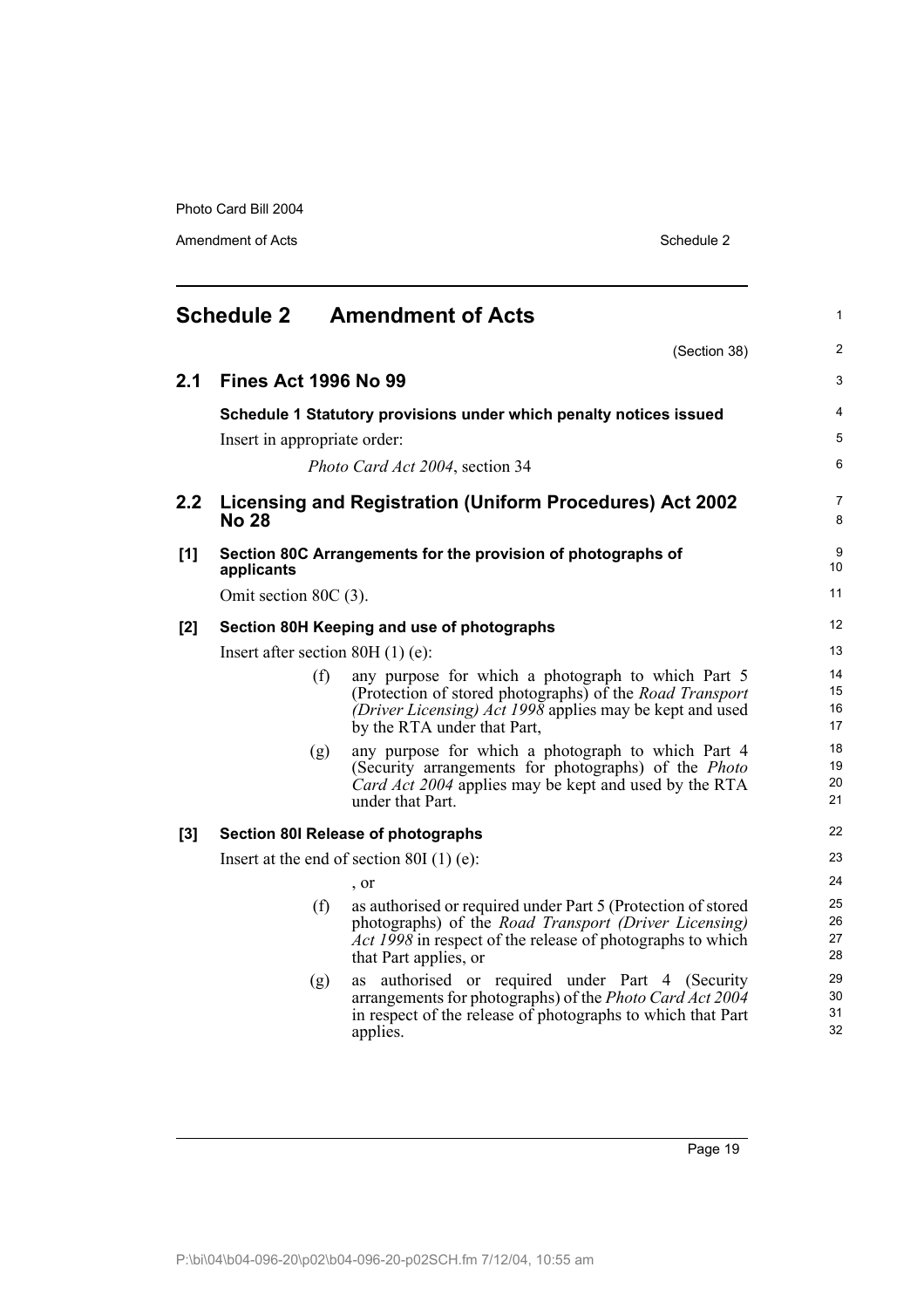Schedule 2 Amendment of Acts

| 2.3 | Liquor Act 1982 No 147                                                                                                                                                                                                                                                                                 | 1                                  |
|-----|--------------------------------------------------------------------------------------------------------------------------------------------------------------------------------------------------------------------------------------------------------------------------------------------------------|------------------------------------|
| [1] | Section 117EA Proof of age cards                                                                                                                                                                                                                                                                       | $\overline{c}$                     |
|     | Insert after section 117EA (1):                                                                                                                                                                                                                                                                        | 3                                  |
|     | A proof of age card is not to be issued under this section after the<br>(1A)<br>commencement of this subsection (as inserted by the Photo Card<br>Act 2004). A proof of age card issued under this section ceases to<br>be valid for any purpose 3 years after the commencement of this<br>subsection. | 4<br>5<br>6<br>$\overline{7}$<br>8 |
| [2] | Section 152A Confiscation of proof of age cards                                                                                                                                                                                                                                                        | 9                                  |
|     | Insert "a Photo Card (under the <i>Photo Card Act 2004</i> ) or" after "means" in the<br>definition of <i>proof of age card</i> in section $152A(2)$ .                                                                                                                                                 | 10<br>11                           |
| 2.4 | Road Transport (Driver Licensing) Act 1998 No 99                                                                                                                                                                                                                                                       | 12                                 |
| [1] | Section 40 Purposes for which photographs may be kept and used                                                                                                                                                                                                                                         | 13                                 |
|     | Omit "or a 'proof of age' card" from section 40 $(1)$ (a) and (b) wherever<br>occurring.                                                                                                                                                                                                               | 14<br>15                           |
| [2] | Section 40 (1) (f1) and (f2)                                                                                                                                                                                                                                                                           | 16                                 |
|     | Insert after section 40 (1) (f):                                                                                                                                                                                                                                                                       | 17                                 |
|     | any purpose for which a photograph to which Part 4<br>(f1)<br>(Security arrangements for photographs) of the Photo<br>Card Act 2004 applies may be kept and used by the<br>Authority under that Part,                                                                                                  | 18<br>19<br>20<br>21               |
|     | any purpose for which a photograph to which Division 3<br>(f2)<br>(Security and protection of photographs) of Part 4A of the<br>Licensing and Registration (Uniform Procedures) Act<br>2002 applies may be kept and used by the Authority under<br>that Division,                                      | 22<br>23<br>24<br>25<br>26         |
| [3] | Section 41 Release of photographs prohibited                                                                                                                                                                                                                                                           | 27                                 |
|     | Omit section 41 $(1)$ (c) $(ii)$ .                                                                                                                                                                                                                                                                     | 28                                 |
| [4] | Section 41 (1) (f1) and (f2)                                                                                                                                                                                                                                                                           | 29                                 |
|     | Insert after section 41 (1) (f):                                                                                                                                                                                                                                                                       | 30                                 |
|     | (f1)<br>as authorised or required under Part 4 (Security<br>arrangements for photographs) of the Photo Card Act 2004<br>in respect of the release of photographs to which that Part<br>applies, or                                                                                                     | 31<br>32<br>33<br>34               |